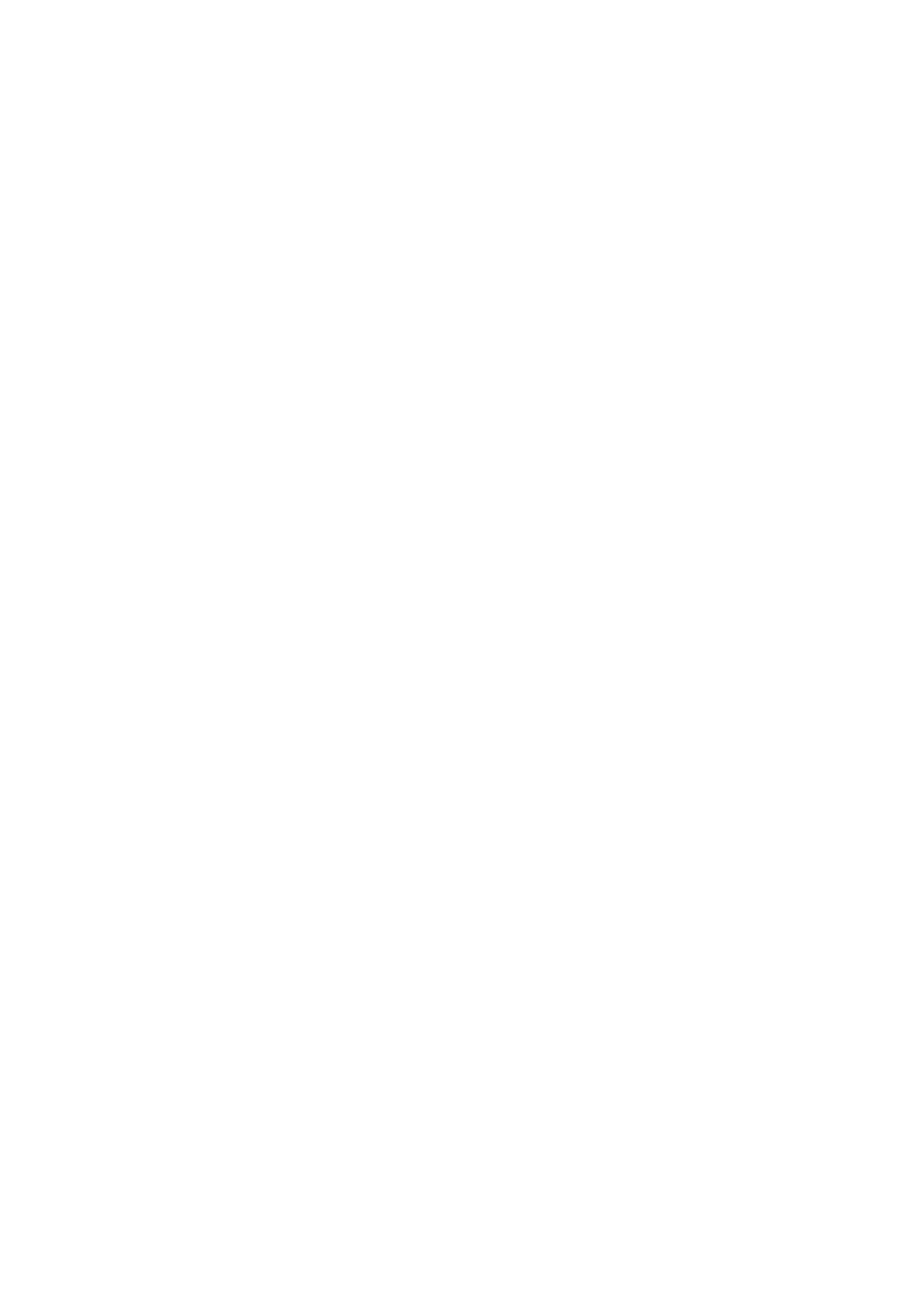### **In the case of Beg S.p.a. v. Italy,**

The European Court of Human Rights (First Section), sitting as a Chamber composed of:

Ksenija Turković, *President,* Krzysztof Wojtyczek, Alena Poláčková, Péter Paczolay, Gilberto Felici, Erik Wennerström, Raffaele Sabato, *judges,*

and Renata Degener, *Section Registrar,*

Having regard to:

the application (no. 5312/11) against the Italian Republic lodged with the Court under Article 34 of the Convention for the Protection of Human Rights and Fundamental Freedoms ("the Convention") by a company registered in Italy, Beg S.p.a. ("the applicant"), on 21 January 2011;

the decision to give notice to the Italian Government ("the Government") of the complaint concerning Article 6 § 1 of the Convention;

the parties' observations;

the applicant's request to hold a hearing on the admissibility and the merits of the case and the Chamber's decision of 13 April 2021, holding that an oral hearing was not necessary;

Having deliberated in private on 13 April 2021,

Delivers the following judgment, which was adopted on that date:

# INTRODUCTION

1. The case concerns, under Article 6 § 1 of the Convention, the alleged unfairness of voluntary arbitration proceedings, in particular the alleged lack of impartiality of one of the arbitrators rendering an arbitral award between the applicant company and ENELPOWER S.p.a., an Italian company.

# THE FACTS

2. The applicant is an Italian company, which was represented by Mr A. Saccucci, Mr A.G. Lana and Mr M. Desario, lawyers practising in Rome.

3. The Government were represented by their former Co-Agent, Ms M.G. Civinini.

4. The facts of the case, as submitted by the parties, may be summarised as follows.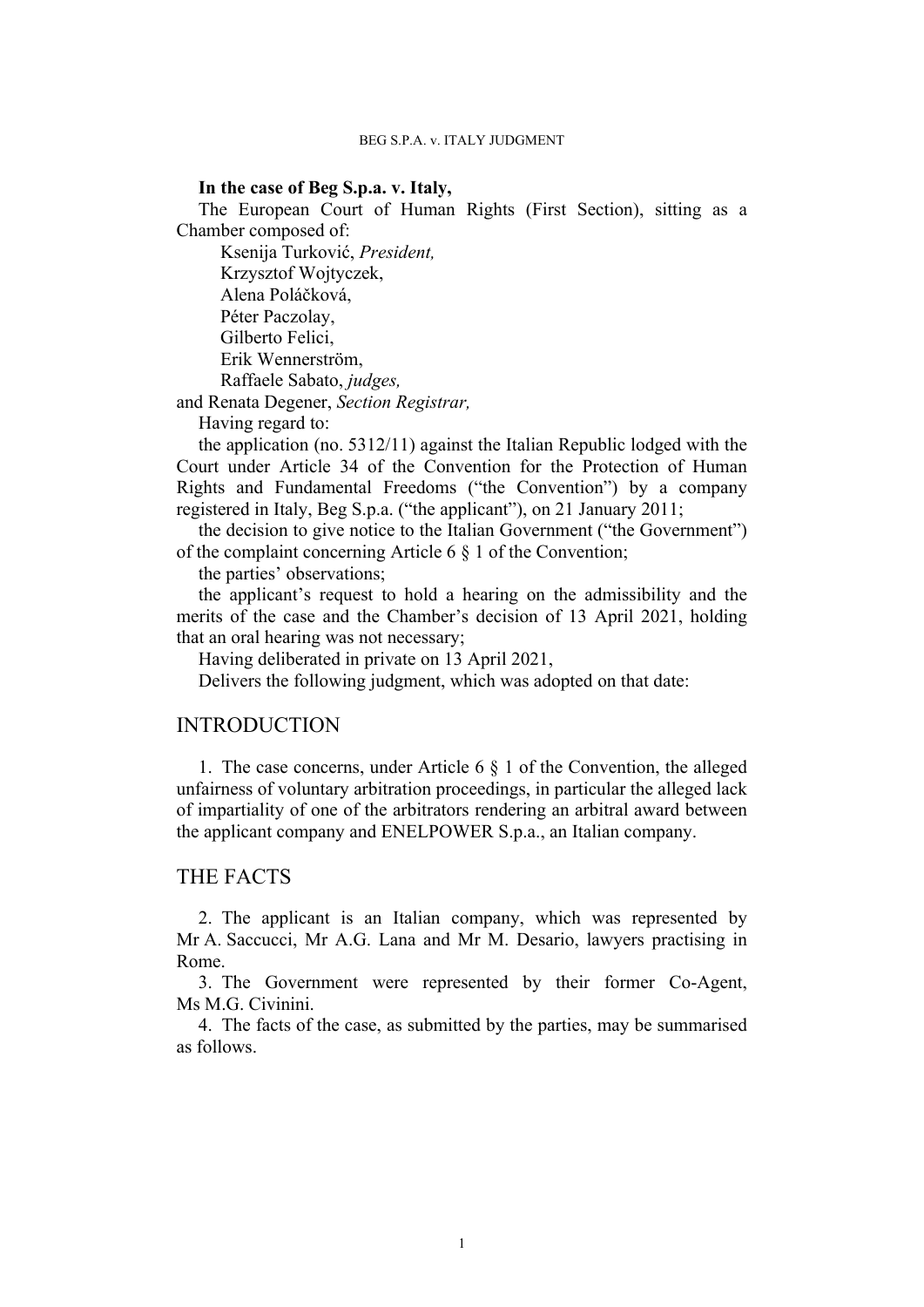## I. THE FACTUAL BACKGROUND

5. The applicant is a company which operates in the sector of the construction and management of hydroelectric power plants and the installation of renewable energy plants.

<span id="page-3-3"></span>6. On 12 February 1996 the applicant sent a letter to ENEL, informing it that it was about to start the construction of a hydroelectric power plant in Albania. The applicant wanted to assess ENEL's interest in collecting the electrical energy that would be produced in the plant. ENEL, an acronym which stands for National Entity for Electrical Energy (*Ente nazionale per l'energia elettrica*), had been created as a public entity in 1962 by nationalising several hundred private electrical energy companies. In 1999, with the creation of a number of subsidiaries and 32% of its capital being sold on the stock market, a process of privatisation of the entity began. In 1996 it still had a monopoly in the Italian energy sector. At the time, N.I. was ENEL's Vice-Chairman and a member of its Board of Directors.

<span id="page-3-1"></span>7. ENEL sent a first positive reply on 29 February 1996, by means of a letter signed by two senior managers of the company, C.P. and G.P., declaring that it would be available in principle to examine the energy supply proposal, provided that the activities necessary to ensure the technical feasibility of the project were completed.

<span id="page-3-4"></span>8. In June 1996 the applicant received a concession from the Albanian Government to build the hydroelectric plant. The concession was signed by the applicant in May 1997. A preliminary agreement between ENEL and the applicant, containing a commitment by the parties to implement the project, was then signed in March 1999.

<span id="page-3-0"></span>9. In 1999, having previously been an internal division within ENEL, ENELPOWER S.p.a. ("ENELPOWER") was created as a separate corporation, albeit wholly controlled by ENEL and linked to the latter's Engineering and Construction Division.

10. On 2 February 2000, after almost four years of negotiations with ENEL, the applicant signed a cooperation agreement with ENELPOWER, the newly created entity. The agreement was reached on the basis of the construction of the above-mentioned hydroelectric power plant in Albania. One of the main provisions of the agreement was the applicant's obligation to sell, to ENEL (the parent entity), the electrical energy which would be produced in the power plant, with a view to its distribution to ENEL's customers in Italy.

<span id="page-3-2"></span>11. In the cooperation agreement the parties undertook, in Article 11, to refer any future disputes to the Arbitration Chamber of the Rome Chamber of Commerce (the "ACR").

12. On 16 March 2000, both parties agreed to entrust A.A., ENELPOWER's auditors, with the task of assessing the value of the applicant's concession. The aim of this assessment was to establish an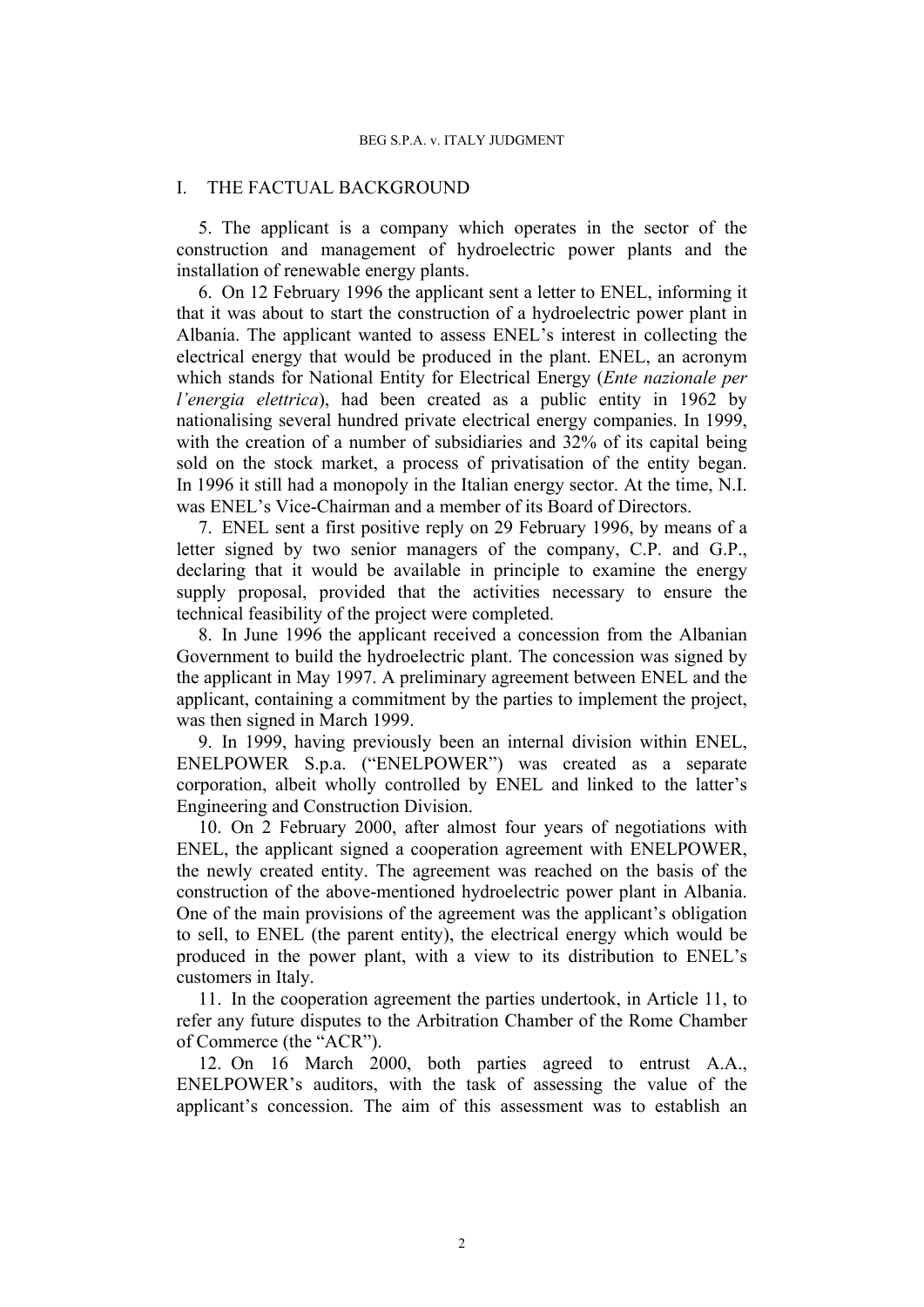amount of capital that should then be assigned to a newly created Albanian company, in order to implement the project. A.A. presented its assessment on 19 April 2000. ENELPOWER did not agree with the methods or the outcome of the audit, in addition to expressing its doubts as to the feasibility of the project, and decided not to perform the cooperation agreement.

# II. THE ARBITRATION PROCEEDINGS

13. On 23 November 2000 the applicant lodged a request with the ACR to commence arbitration proceedings against ENELPOWER. In particular, the applicant asked the ACR to establish ENELPOWER's breach of the cooperation agreement and sought the termination of the latter, together with an order for damages, evaluated at  $237,500,000,000$  Italian lira (ITL) (about 130,000,000 euros (EUR)). At the same time, the applicant appointed Mr G.G. as its arbitrator.

14. ENELPOWER filed its reply on 28 December 2000 and appointed, as its arbitrator, Mr N.I.

<span id="page-4-1"></span>15. On 12 February 2011 the ACR sent a letter to the named arbitrators to inform them of their appointment and to invite them to disclose in writing any potential conflict of interest. The acceptance statement given by N.I. did not explicitly refer to the absence of any conflict of interest.

16. On 6 March 2001 the arbitral panel was completed by the appointment, by the parties, of a third arbitrator to act as Chair, namely P.D.L. After the latter's resignation, A.V. was appointed by the ACR as Chair on 7 November 2001.

17. At the time of the events, N.I. had been representing ENEL as its lawyer in a parallel civil dispute concluded by judgment no. 15029 of 27 November 2001 (R.G. 4386/1999) of the Court of Cassation. The dispute, between ENEL and, *inter alia*, the Italian national institute for insurance against accidents in the workplace (INAIL), concerned the reimbursement of insurance claims stemming from work-related accidents.

18. On 17 June 2002 the ACR informed the parties' lawyers that the deadline for the deposit of the award would expire on 15 December 2002.

<span id="page-4-0"></span>19. The versions of the facts given by the parties radically differ with regard to the events of 25 November 2002:

 The Government maintained that, on 25 November 2002, the ACR had dismissed, in a private session in which the arbitrators had participated in person ("*conferenza personale"*), all the applicant's claims. Pursuant to Article 823 of the Italian Code of Civil Procedure (CCP), the award had been decided by a majority and had been deposited, with the signatures of A.V. and N.I., on 6 December 2002 at 16:34. According to the Government, during the private session the arbitrators had asked the Chair to draft the award and G.G. had expressed his intention not to sign the award.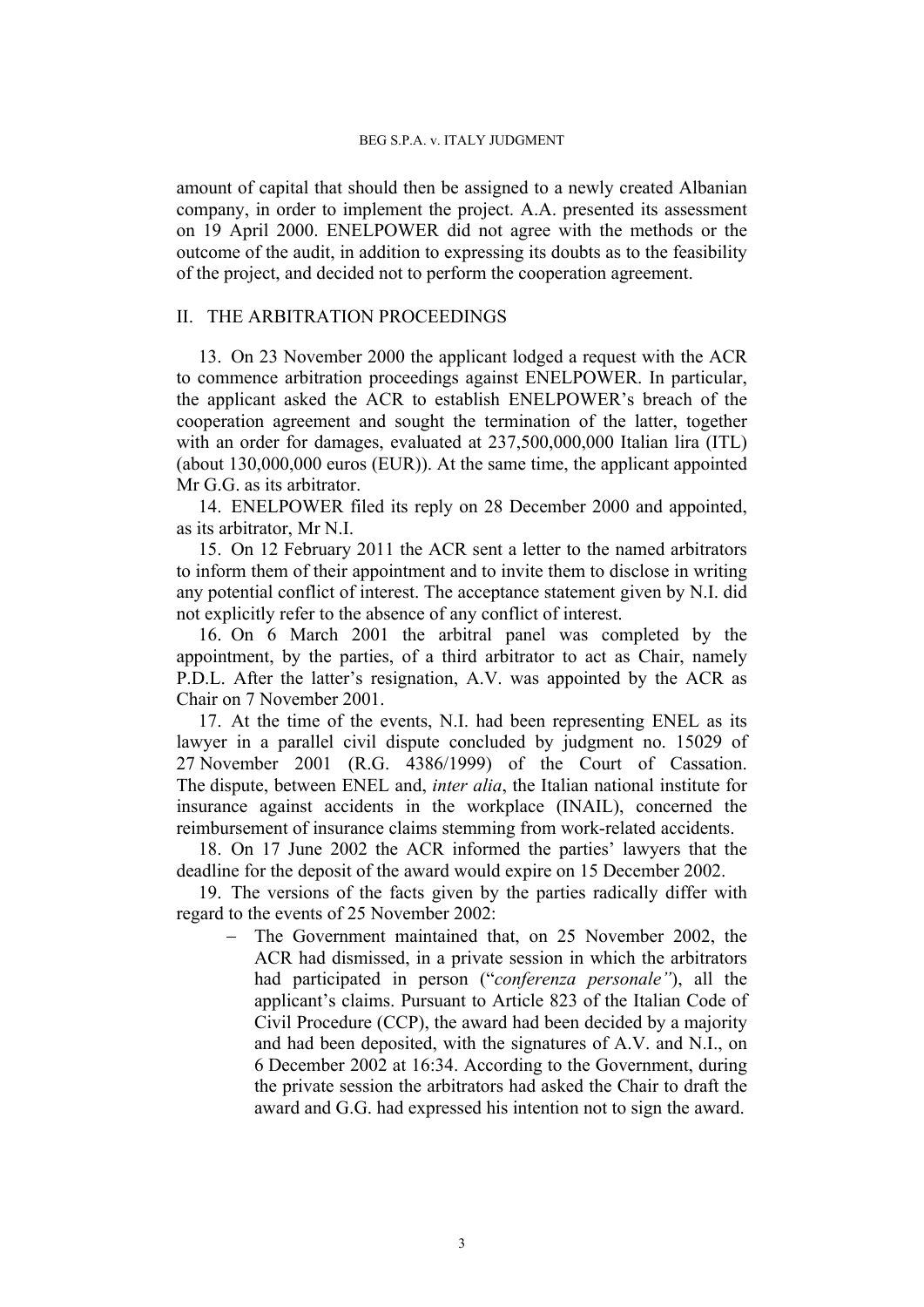According to the applicant, it was not true that the arbitrators had reached an agreement on a decision at that meeting. The applicant argued that G.G. had never expressly manifested his intention not to sign the award or to consent to the latter being deposited without his dissenting opinion. Moreover, G.G. had not understood that the meeting had been called to adopt the final decision.

<span id="page-5-0"></span>20. Meanwhile, on 6 December 2002, the applicant by means of a registered letter with return receipt, faxed in advance at 16:50 to the ACR and to the three arbitrators, had lodged a request for the withdrawal of N.I. In particular, the applicant had alleged that the day before, on 5 December, it had become aware of the fact that the arbitrator appointed by ENELPOWER, N.I., had been member of the Board of Directors, Vice-Chairman and thus legal representative of ENEL, parent entity of ENELPOWER, between 1995 and 1996. Moreover the applicant had also become aware that N.I. had been, and still was, acting as a lawyer for ENEL. The applicant alleged that on 5 December 2002 its legal representative F.B., while talking with third parties of a conference held by ENEL at the Milan Stock Exchange on 8 November 2002, had discovered this information by chance.

21. On the same day the ACR had sent to N.I. and G.G. a cover letter, together with the full text of the award. The letter read:

"I herewith send you, on behalf of the Chair of the Arbitral Panel, the text of the arbitral award and I inform you that three original counterparts are at your disposal in the Registry, in order for you to sign them. I remind you that the deadline to formally deposit the award has been fixed at 15 December. I would ask you to let us know should you have any difficulty, in order to arrange a swift and smooth conclusion to the proceedings."

22. On 12 December 2002, G.G., allegedly unaware that the award had in the meantime been deposited (see paragraph [19](#page-4-0) above), had sent his dissenting opinion to the ACR in which he challenged the conduct of the final stages of the arbitration proceedings. He referred to the fact that the principle of collegiality had been breached; he further complained that no collegial discussion had been held, and that a secretary had been present during the meeting of 25 November 2002. This latter circumstance had led him to believe that the meeting had not been called to adopt the decision, but that it was an informal gathering of the panel. According to the applicant, the fact that the minutes of the meeting indicated that the arbitrators had entrusted the Chair with the task of drafting the award proved nothing, as they had been drawn up some time after the meeting.

23. On 13 December 2002 the ACR dismissed the request for the withdrawal of N.I., since the arguments put forward by the applicant had been lodged out of time and the award had already become binding in respect of the parties, pursuant to Article 823 of the CCP.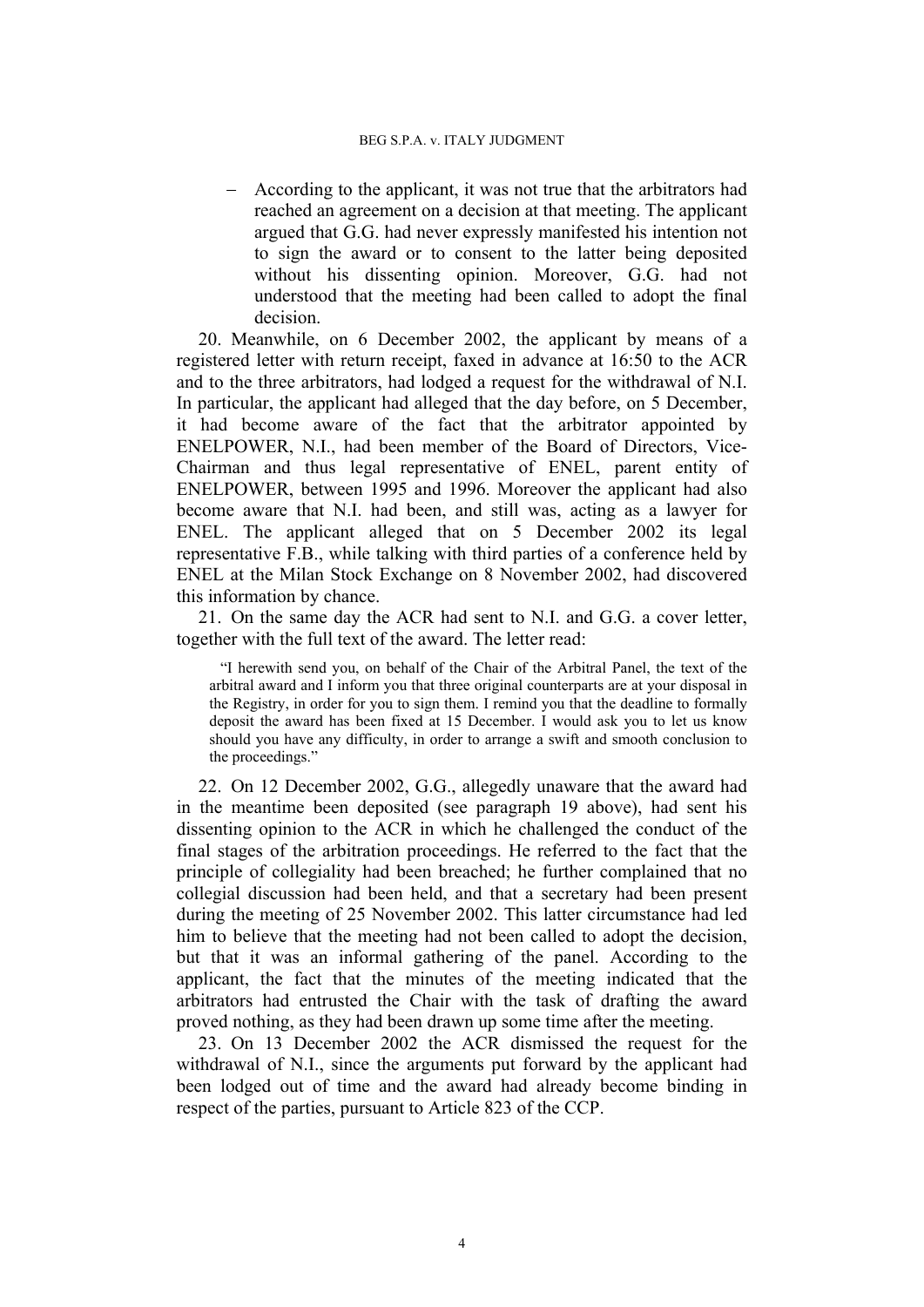<span id="page-6-4"></span>24. In the meantime, on 10 December 2002, the applicant had deposited a request for the withdrawal of N.I. in the Registry of the Rome District Court, pursuant to Articles 815 and 51 of the CCP.

<span id="page-6-0"></span>25. On 20 February 2003 the President of the Rome District Court dismissed the applicant's request for withdrawal as inadmissible, as it had been lodged out of time. In particular, according to the District Court, the arbitration proceedings had ended on 25 November 2002 (date of the arbitrators' conference) or, at the latest, at the time of the signing of the arbitral award by two of the arbitrators on 6 December 2002. According to the District Court, any grounds for withdrawal, if discovered after the conclusion of the arbitration proceedings, could only have been raised through extraordinary revocation proceedings.

<span id="page-6-5"></span>26. Before the Rome District Court, N.I. spontaneously declared that he had previously represented ENEL as lawyer in two sets of proceedings, for which he had been appointed as lawyer prior to the beginning of the arbitration proceedings.

<span id="page-6-2"></span>27. For the same reasons as those mentioned at paragraph [25](#page-6-0) above, on 29 April 2003 the President of the Rome District Court dismissed as inadmissible a further request for the withdrawal of N.I. that had been lodged by the applicant on 27 January 2003. As an additional ground for dismissal, the District Court made reference to the fact that, in the environment in which the parties to the dispute were operating, it was quite unlikely that the parties had not been aware, well before 5 December 2002, of the professional activities of N.I.

<span id="page-6-1"></span>28. The award was declared enforceable (pursuant to Article 825 of the CCP) on 19 December 2003, by a decision of the Rome District Court.

## III. THE CIVIL PROCEEDINGS AGAINST THE ACR

<span id="page-6-3"></span>29. On an unspecified date, the applicant lodged a claim against the ACR for negligence, seeking compensation of EUR 374,482.91. The applicant complained, *inter alia*, of the fact that the ACR had not requested and obtained the explicit disclosure of any conflict of interest from the arbitrators, in violation of Article 6 of its Rules of Procedure, and that it had erroneously indicated 6 December 2002 as the date of the deposit of the award.

30. On 14 March 2005 the Rome District Court dismissed the applicant's claims. In particular, it maintained that the arbitral panel had held a private conference on 25 November 2002 and that, on that occasion, the award had not been signed by the dissenting arbitrator. All the requirements of Article 823 of the CCP had been duly complied with. The ACR had therefore correctly indicated 6 December 2002 as the date of deposit and no negligence could be imputed to it. At the same time, the ACR could not be held responsible for the fact that N.I. had not indicated in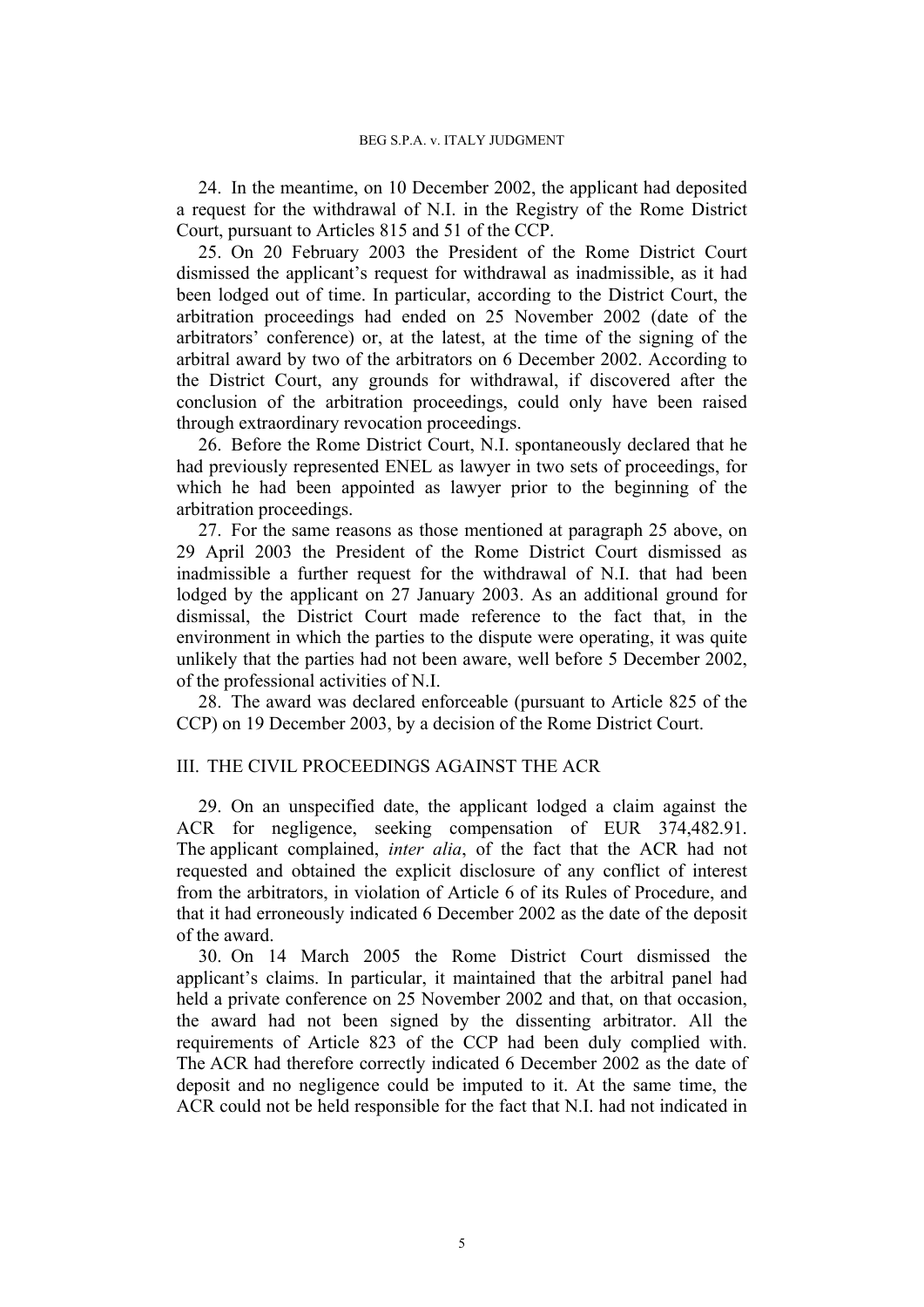his statement the absence of any conflict of interest, as the ACR did not have an obligation to require such an explicit negative disclosure.

## IV. THE NULLITY APPEAL

31. On 2 December 2003, pursuant to Article 828 of the CCP, the applicant appealed against the arbitral award before the Rome Court of Appeal. In its appeal the applicant requested the courts to ascertain the nonexistence or the nullity of the arbitral award of 25 November 2002, and, as a consequence, to refer the proceedings back to the panel for their continuation. The applicant argued that, *inter alia*, by not having disclosed his incompatibility in the independence declaration provided for by the rules of the ACR, the appointment of N.I. as arbitrator had lacked any lawfulness. It also complained of his lack of impartiality due to his ties to the ENEL group.

<span id="page-7-0"></span>32. On 7 April 2009 the Rome Court of Appeal dismissed the applicant's appeal. It maintained that the award had been adopted at the *conferenza personale* (see paragraph [19](#page-4-0) above) on 25 November 2002; that Article 823 of the CCP had been complied with in the sense that the majority of the arbitrators had signed the award; that the absence of an independence declaration was completely irrelevant and that the alleged lack of impartiality could not, in any case, have affected the validity of the award, as a question relating to an arbitrator's impartiality could only have been raised in the request for withdrawal, and could never, in any event, lead to the nullity of the award.

<span id="page-7-1"></span>33. The applicant appealed against this judgment to the Court of Cassation. The latter, on 15 November 2010, dismissed the applicant's appeal with final effect. The Court of Cassation, however, radically changed the reason for the dismissal. In fact it deemed admissible the applicant's complaint as to the nullity of the award stemming from the lack of impartiality of N.I., as it had been lodged, albeit after the deliberation on the award, before it had been signed, thus in the course of the arbitration proceedings (as required by Article 829  $\S$  1(2) of the CCP). At the same time, however, the Court of Cassation stated that the existence of a link between the arbitrator and ENELPOWER, resulting in an "alignment of interests" in a specific outcome of that very dispute (Article 51  $\S$  1(1) of the CCP), had not been demonstrated.

## V. THE CRIMINAL PROCEEDINGS AGAINST A.V., G.G. AND N.I.

34. Following the events of 6 December 2002, the legal representative of the applicant lodged a complaint with the ACR against its arbitrator, G.G., who had allegedly blackmailed him on 10 December 2002, warning him to drop the request for withdrawal against N.I. or G.G. would otherwise not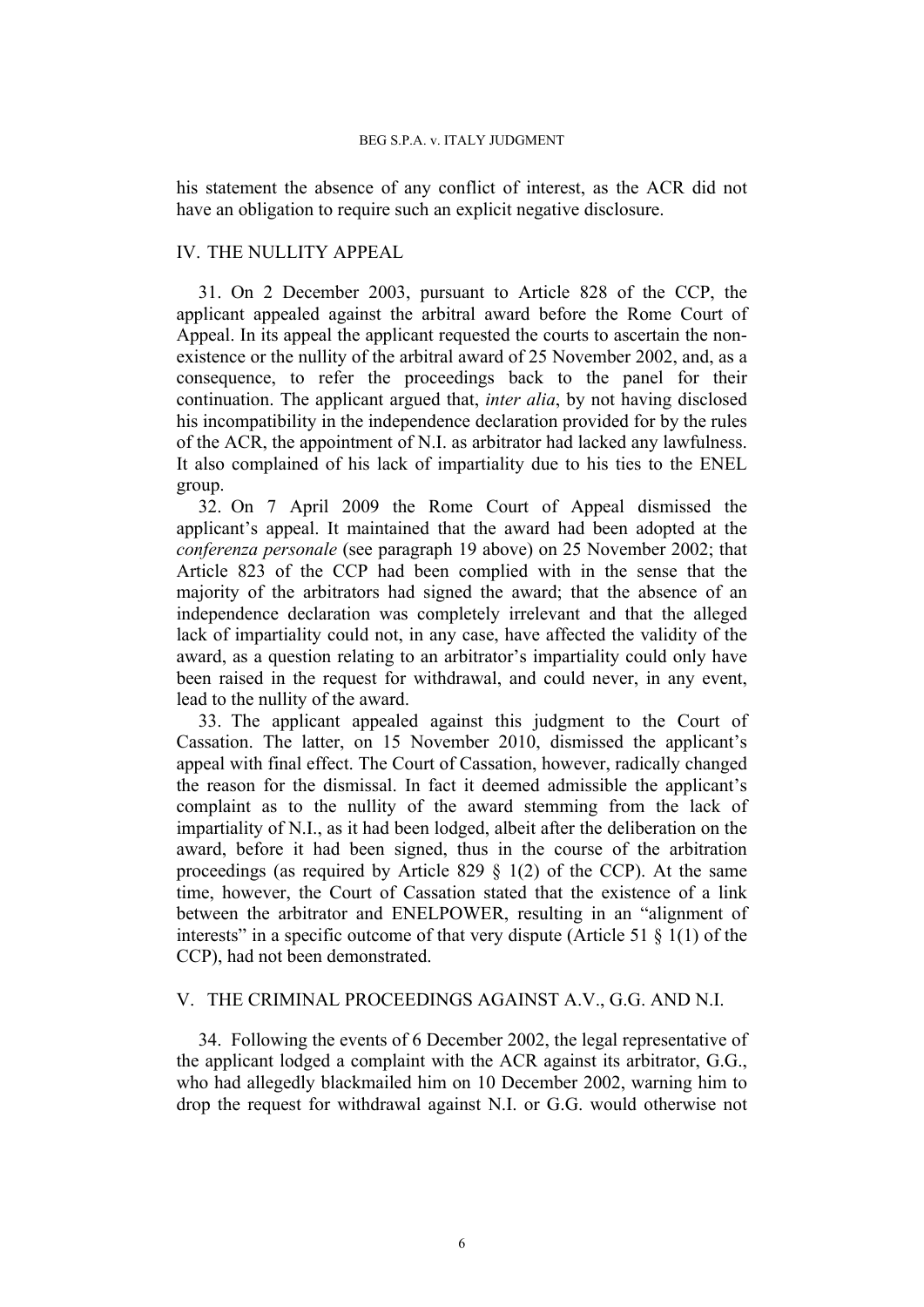oppose the final approval of the award, even though it was in his opinion severely flawed by irregularities. The public prosecution office in Rome, having been informed by the ACR of this complaint, opened a criminal investigation for extortion.

35. Following the criminal investigation and the acquisition of further evidence, the public prosecution indicted N.I. and A.V. The indictment against N.I. contained several charges, ranging from forgery (Article 479 of the Criminal Code) for having, *inter alia*, failed to disclose his professional relationship with one of the parties, to misfeasance in public office (Article 323 of the Criminal Code) for having intentionally procured an unfair pecuniary benefit to ENELPOWER.

36. Proceedings were discontinued on 13 September 2004 (as to the forgery charges) and 30 September 2005 (as to the misfeasance charges). With particular regard to the offence of misfeasance in public office for having intentionally procured an unfair pecuniary benefit to one of the parties to the arbitration proceedings, the preliminary investigations judge referred to the well-established case-law principle whereby arbitration was private in nature and arbitrators could not be considered public officials, therefore not being liable under the relevant criminal provision.

37. On 30 September 2005 criminal proceedings against G.G. for false declarations to the public prosecutor were also discontinued.

# RELEVANT LEGAL FRAMEWORK

# I. RELEVANT DOMESTIC LAW

38. The Court of Cassation has repeatedly stated (see, among others, judgments nos. 3804 of 25 February 2015, 8532 of 28 May 2003, and 10922 of 25 July 2002) that arbitration proceedings are held to be pending when the complaining party has given notice to the other about its intent to refer a dispute for arbitration (*domanda di accesso agli arbitri*), since the notice includes the nature and legal basis for the proceedings.

# **A. The Italian Code of Civil procedure (as in force at the relevant time)**

<span id="page-8-0"></span>39. The applicable provisions of the Code of Civil Procedure (CCP), as in force at the relevant time, read as follows:

### **Article 51 – Withdrawal of judges**

"Judges are under an obligation to stand down where:

1. The judge has an interest in the dispute or in another dispute concerning the same legal issue.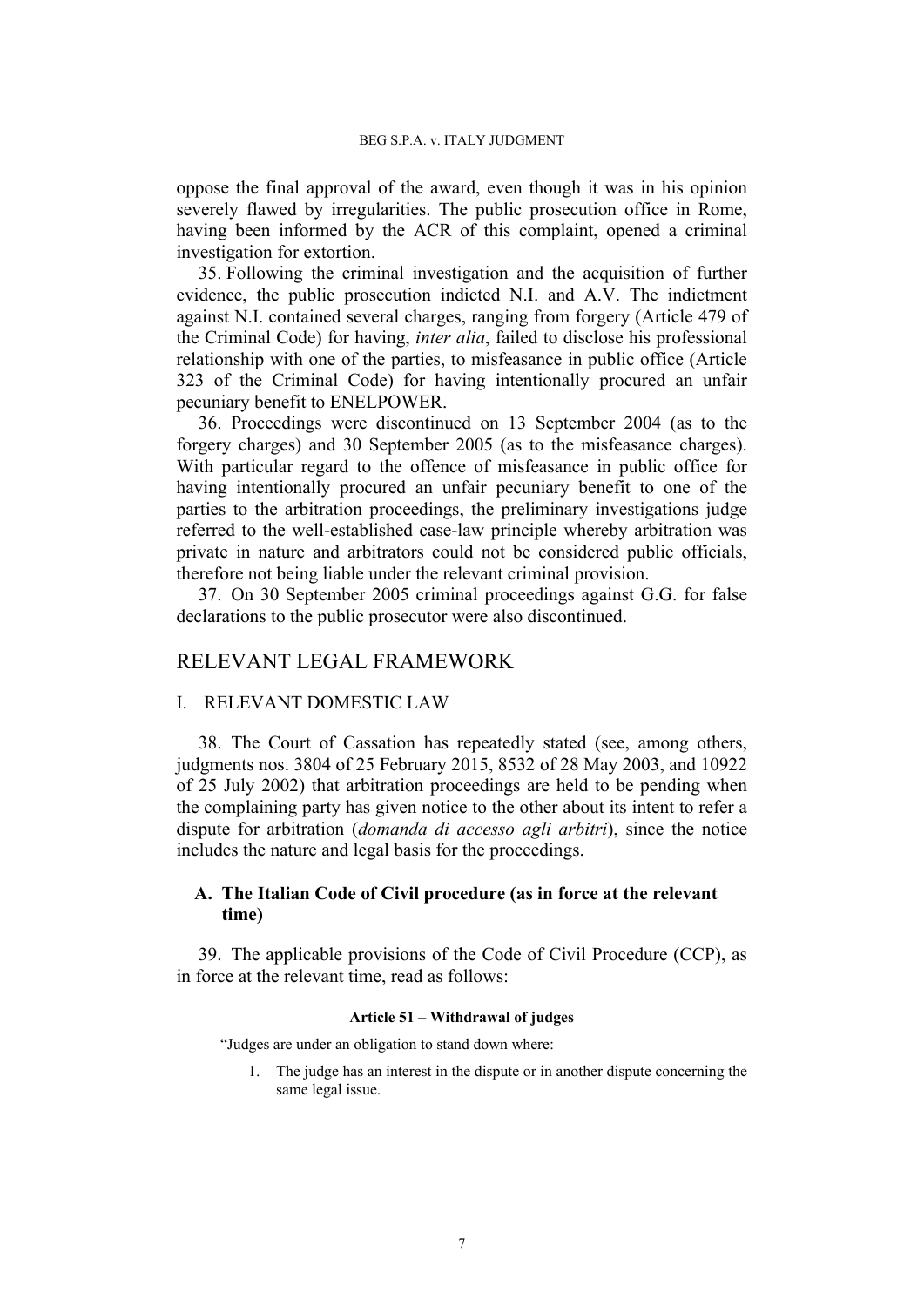- 2. The judge or his/her spouse is a relative within the fourth degree of, or has adoptive ties to, lives or has friendly relations with, one of the parties or one of their representatives.
- 3. The judge or his/her spouse is involved in pending litigation or has a serious conflict with, or is either a debtor or creditor of, one of the parties or one of their representatives.
- 4. The judge has advised or acted in the dispute, or testified therein as witness, or has previously adjudicated it in another instance as judge or arbitrator, or has been appointed as an expert.
- 5. The judge is a guardian, representative, agent or employer of one of the parties; or where he/she is the director or manager of a body, an association, even one that is not recognised, a committee, a company or a subsidiary that has an interest in the dispute.

In any other case where there are serious reasons of propriety, the judge can ask the head of the relevant judicial authority for authorisation to stand down ..."

#### **Article 815 – Requests for withdrawal of arbitrators**

"A party can request the withdrawal of the arbitrator not appointed by it for the reasons indicated in Article 51.

This request for withdrawal shall be made by petition to the President of the District Court ... within the peremptory time-limit of ten days ... from the time when the ground for the challenge came to the party's knowledge. The President, having heard representations from the challenged arbitrator and, where necessary, having made summary enquiries, shall issue an order against which there shall be no appeal."

### **Article 820 – Time-limit for decision**

"Unless the parties have agreed otherwise, the arbitrators shall render their award within 180 days after acceptance of their appointment. If there are several arbitrators and they did not all accept at the same time, the time-limit begins to run from the last acceptance. Where a request for withdrawal against an arbitrator is filed, the timelimit shall be suspended until a decision is made on such request and it shall be interrupted where it is necessary to replace an arbitrator.

..."

### **Article 823 – Deliberation and requirements for the award**

"The award shall be decided by the majority vote of the arbitrators personally meeting together. It shall then be set down in writing.

It shall contain:

(1) the names of the parties;

(2) the indication of the instrument of submission to arbitration or of the arbitration clause and of the issues submitted for decision;

(3) a brief statement of the reasons;

(4) the disposal of the issues (*dispositivo*);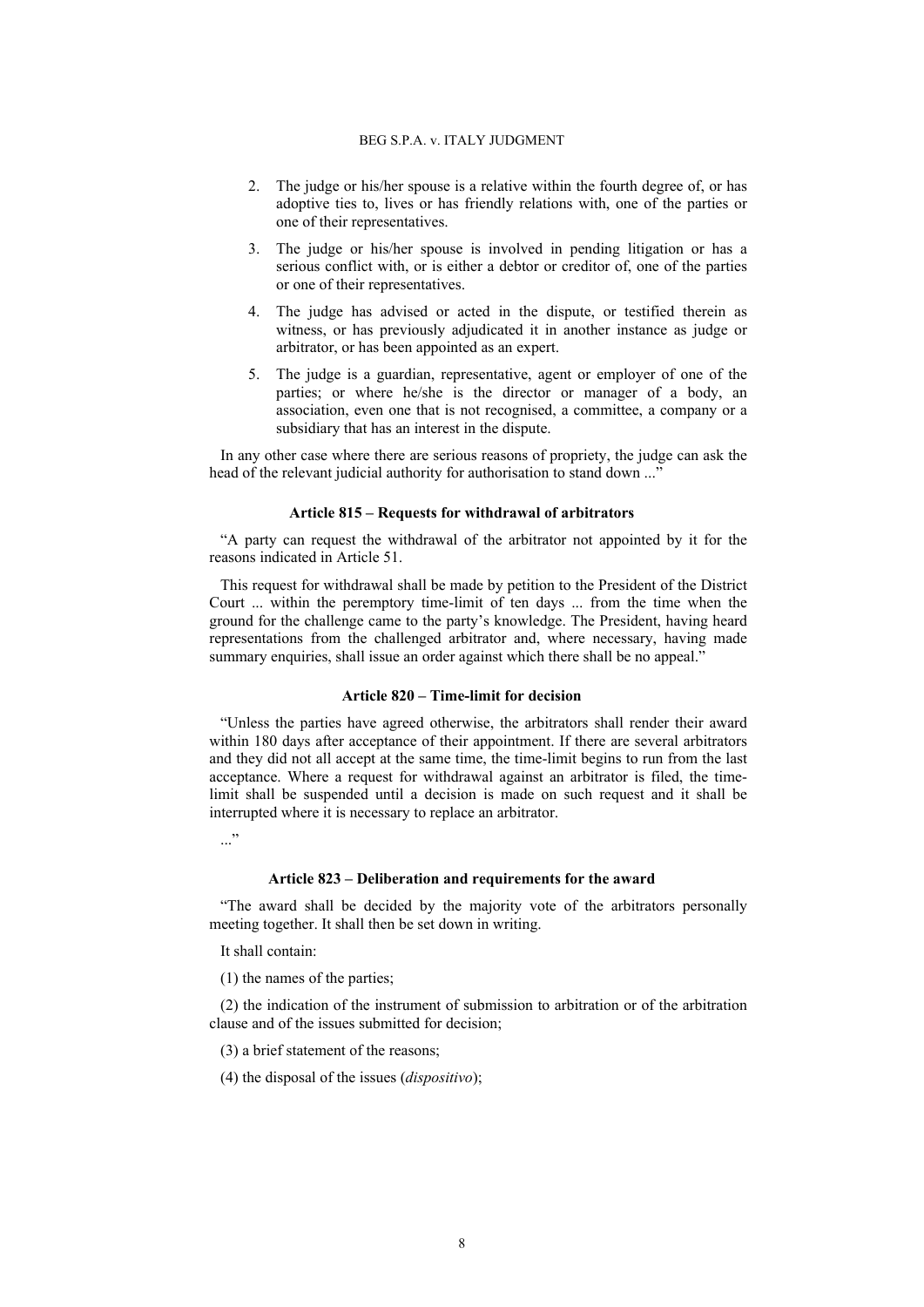(5) the indication of the seat of the arbitration and of the place or the manner in which it was deliberated upon:

(6) the signature of all the arbitrators, with the indication of the day, month and year of their signature; the arbitrators may sign in a place other than the place of deliberation, as well as abroad; if there is more than one arbitrator, they may sign in different places without having to meet again in person.

However, an award signed only by the majority of the arbitrators shall be valid provided that mention is made that it was deliberated upon in the presence of all the arbitrators and that it states expressly that the other arbitrators were either unwilling or unable to sign.

The award shall be binding on the parties from the date of the last signature."

#### **Article 825 – Depositing of the award**

"The arbitrators shall prepare the award in as many original counterparts as the parties and shall serve notice thereof upon each party by delivery of an original counterpart, also sending it by registered mail, within ten days from the date of the last signature.

The party intending to have the award enforced in the territory of the Republic shall deposit an original counterpart of the award or a certified copy thereof, together with the instrument of submission to arbitration or the document containing the arbitration clause or an equivalent document, either an original or a certified copy, with the registry of the District Court (*tribunale*) of the district in which the arbitral tribunal has its seat.

The District Court, after ascertaining that the award meets all formal requirements, shall declare it enforceable by decree. The award which has been declared enforceable may be registered (*trascritto*) in all cases where a judgment with the same content would be subject to registration.

 $\cdot$ ..."

#### **Article 827 – Means of appeal**

"The award may only be subject to a nullity appeal, to revocation or third party opposition.

The appeal may be lodged irrespective of the depositing of the award.

..."

#### **Article 828 – Nullity appeal**

"A nullity appeal may be lodged with the Court of Appeal of the district in which the arbitral tribunal has its seat, within ninety days of notification of the award.

No appeal may be lodged after one year from the date of the last signature.

 $\cdot$ ..."

...

#### **Article 829 – Grounds for nullity**

"Notwithstanding any waiver, a nullity appeal may be lodged in the following cases: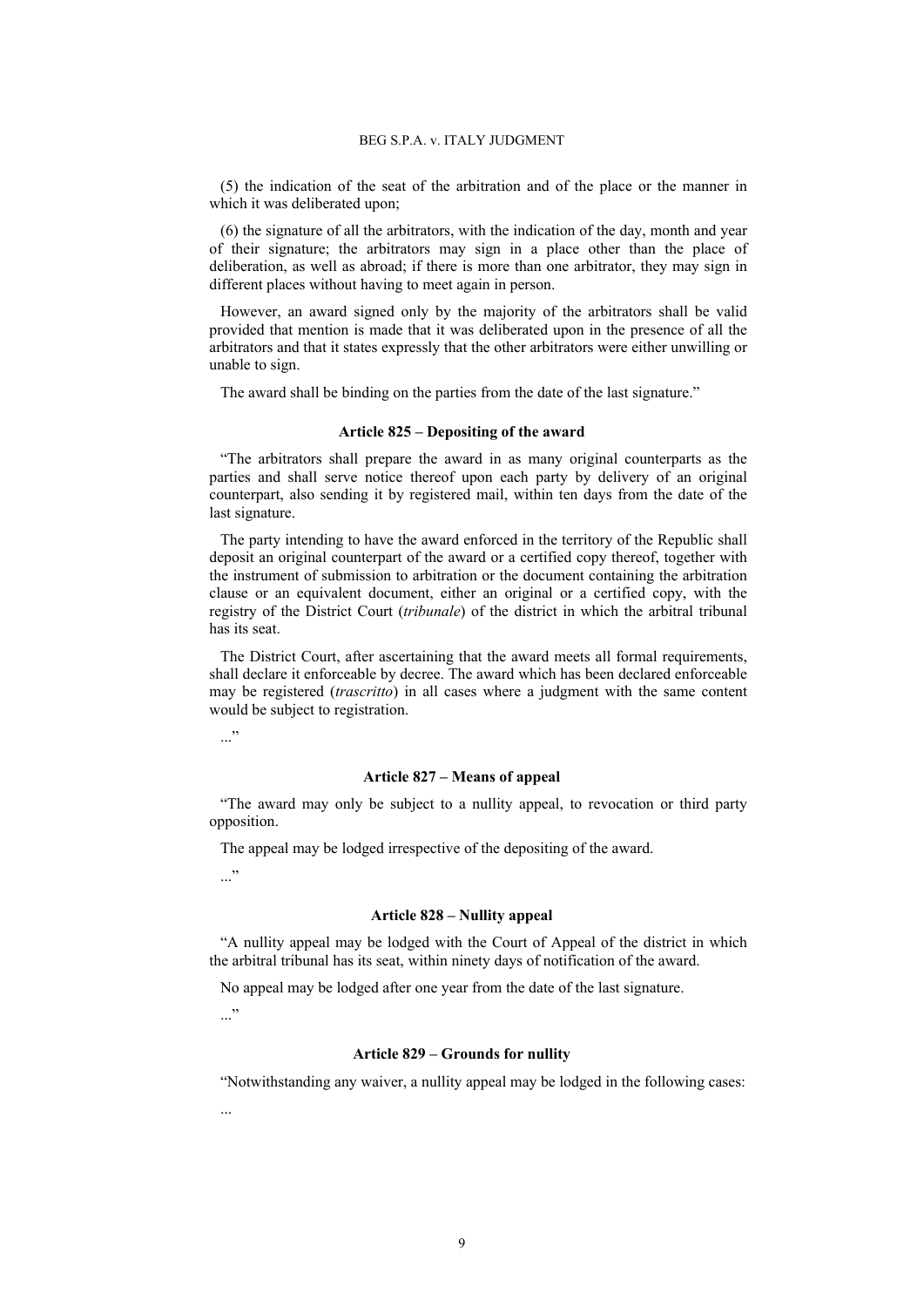(2) if the arbitrators have not been appointed in accordance with the provisions laid down in Chapters I and II of this Title, provided that this ground for setting aside has been raised in the arbitration proceedings;

..."

#### **Article 830 – Decision on the nullity appeal**

"The Court of Appeal, when granting the appeal, shall issue a judgment declaring the award null and void; where the defect affects only a part of the award which is separable from the others, it shall declare the partial nullity of the award.

Unless all of the parties have declared a contrary intention, the Court of Appeal shall decide also on the merits, if the case is ready for decision, or it shall refer the case back with an order to the investigations judge (*istruttore*), if the decision on the merits requires the taking of further evidence.

While the case is pending, the Court of Appeal may, at the request of a party, make an order staying enforcement of the award."

### **B. Legislative Decree no. 40 of 2 February 2006**

<span id="page-11-0"></span>40. Legislative Decree no. 40 of 2 February 2006, which entered into force after the conclusion of the arbitration proceedings in the present case, radically tightened the rules concerning disqualification of the arbitrators, by amending Article 815 of the CCP. The new amended text of Article 815 reads:

"An arbitrator may be disqualified:

- 1. If he/she lacks the qualifications expressly agreed upon by the parties.
- 2. If he/she, or a body, association or company of which he/she is director, has an interest in the dispute.
- 3. If he/she or his/her spouse is a relative within the fourth degree of, or lives or has regular relations with, the legal representative of one of the parties or with one of their lawyers.
- 4. If he/she or his/her spouse is involved in pending litigation against, or has a serious conflict with, one of the parties, one of their legal representatives or one of their lawyers.
- 5. If he/she is an employer or regularly gives paid advice or assistance or has any other relationship of a financial or affiliatory nature that might undermine his/her independence *vis-à-vis* one of the parties, a company controlled by that party, an entity controlling it or a company subject to joint control; or if he/she is the guardian or administrator of one of the parties.
- 6. If he/she has advised, assisted or represented one of the parties at a previous stage of the case or has testified as a witness.

A party may not seek disqualification of an arbitrator that it has appointed or has contributed to appoint, except for reasons discovered after the appointment

 $\cdot$ ..."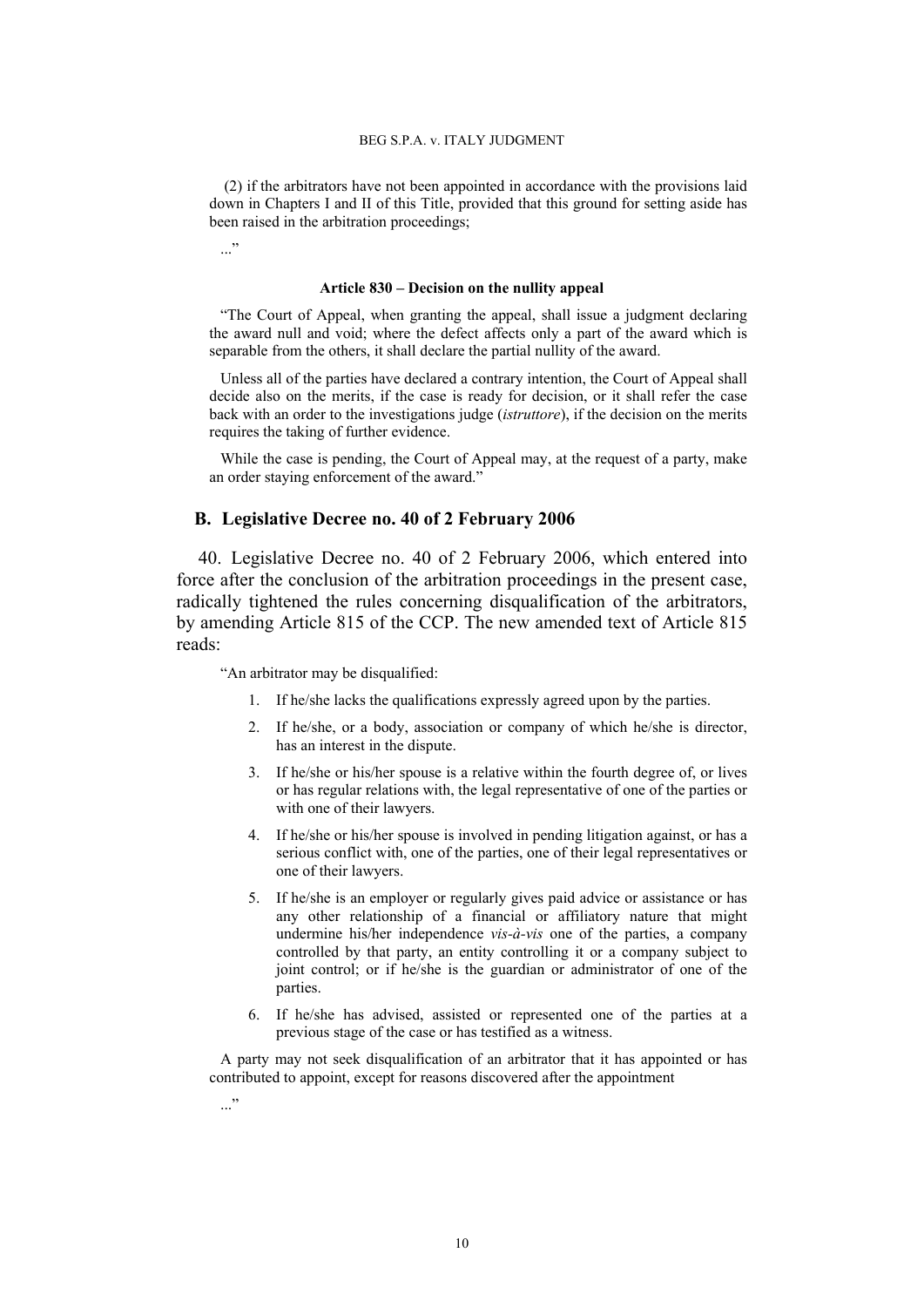### **C. The Rules of the ACR**

<span id="page-12-0"></span>41. Article 6 of the Rules of the ACR, as in force at the relevant time, read as follows:

#### **Article 6 – Acceptance of appointment and disclosure by the arbitrator**

"All the arbitrators shall be impartial and independent of the parties to the proceedings.

The arbitrator, having received notice of his or her appointment from the Arbitration Chamber, shall accept within 10 days.

Together with the acceptance, the arbitrator shall indicate, by means of a written declaration:

- Any relationship with the parties or their counsel that might have an impact on his/her independence and impartiality.
- Any direct or indirect personal or economic interest in the subject matter of the dispute.
	- $\cdot$ ..."

# **D. The Code of Conduct of the Italian Bar**

42. Article 55 of the Code of Conduct of the Italian Bar, as in force at the relevant time, established that lawyers could not act as arbitrators if they had had professional relations with one of the parties and that, in any event, they were under the obligation to disclose any factual circumstance or relationships with counsel and/or parties that might affect their independence.

# II. RELEVANT INTERNATIONAL MATERIAL

43. Standards on conflict of interest disclosure and on arbitrators' independence and impartiality are set out by several international rules and guidelines, applying however mostly to international commercial arbitration or investment arbitration (see, among others, the International Bar Association Guidelines on Conflicts of Interest in International Arbitration ("the IBA Guidelines"), the International Chamber of Commerce ("ICC") Rules, the United Nations Commission on International Trade Law ("UNCITRAL") Arbitration Rules, the Stockholm Chamber of Commerce ("SCC") Rules, and the International Centre for Settlement of Investment Disputes ("ICSID") Arbitration Rules).

44. In particular, the 2004 IBA Guidelines, revised in 2014, reflect the understanding of the IBA Arbitration Committee as to the best current international practice. They seek to assist parties, practitioners, arbitrators, institutions and courts in dealing with the important questions of impartiality and independence.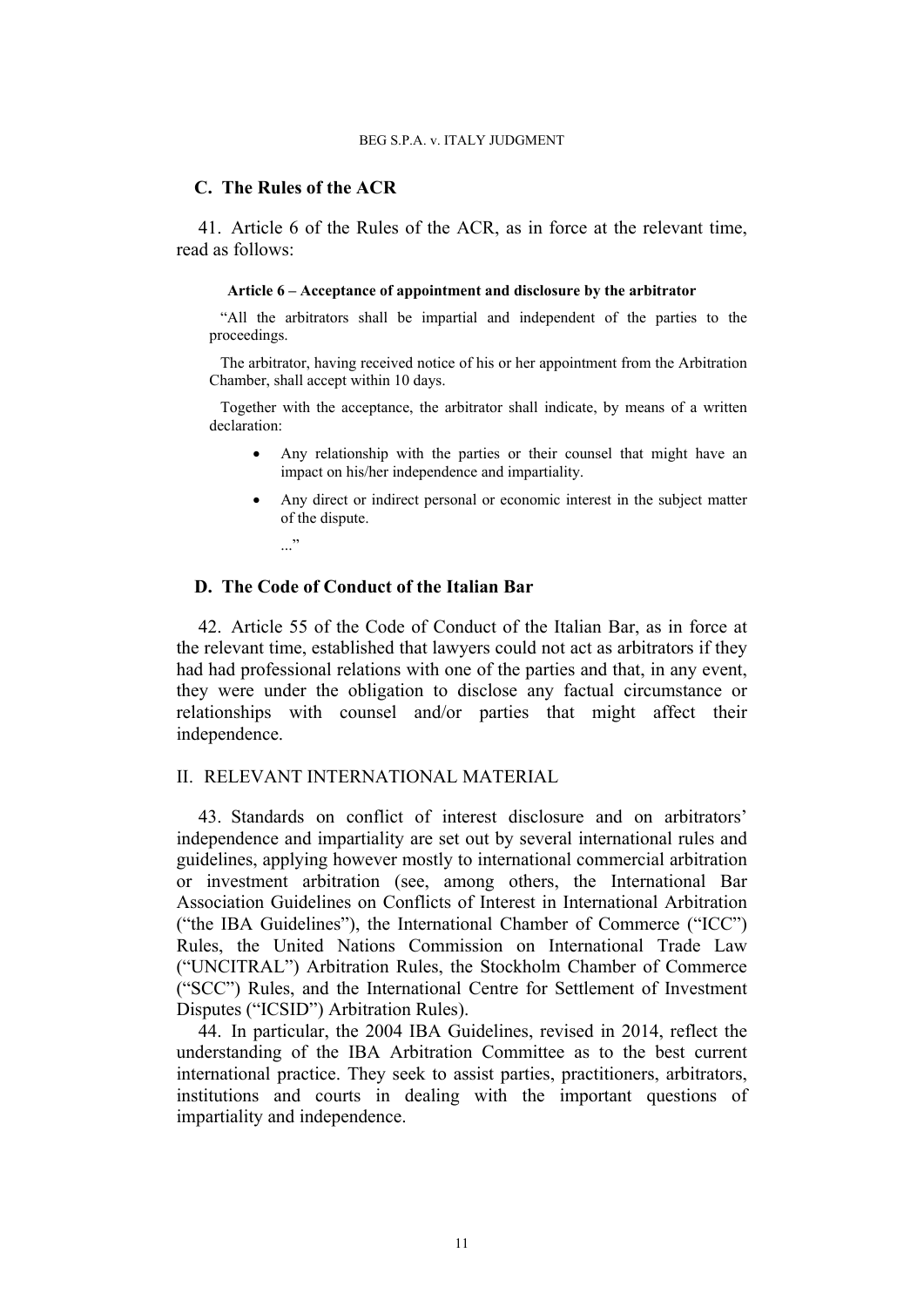45. General Principle 1 reads:

"Every arbitrator shall be impartial and independent of the parties at the time of accepting an appointment to serve and shall remain so until the final award has been rendered or the proceedings have otherwise finally terminated."

46. The Guidelines categorise, in three colour-coded lists, the situations that may occur during arbitration proceedings in which a duty to disclose arises. In particular, the Red List enumerates specific situations that, depending on the facts of a given case, may give rise to justifiable doubts as to the arbitrator's impartiality and independence. It is divided into two subcategories, "a Waivable Red List" (situations that give rise to a conflict of interest that prevents a person from accepting or continuing to serve as arbitrator unless the parties otherwise agree or have full knowledge of the conflict of interest) and "a Non-Waivable Red List" (situations of such a gravity that any waiver by a party or any agreement by the parties shall be regarded as invalid).

47. The Waivable Red List includes the following situation:

"2.3.1 The arbitrator currently represents or advises one of the parties, or an affiliate of one of the parties."

48. The Non-Waivable Red List includes the following situation:

"1.4 The arbitrator or his or her firm regularly advises the party, or an affiliate of the party, and the arbitrator or his or her firm derives significant financial income therefrom."

# THE LAW

### I. PRELIMINARY ISSUES

# **A. The Co-Agent's entitlement to represent the Government and to sign their written observations**

49. In a letter sent to the Court on 18 March 2019 the applicant, while asking for an extension of the time-limit to submit observations in reply, objected that the Government's written observations had been signed solely by Ms M. G. Civinini, in her capacity as Co-Agent of the Government.

50. The applicant noted that the said observations had been filed on 26 February 2019, i.e. after the entry into force of Decree-Law no. 113 of 4 October 2018 ("Decree-Law no. 113/2018"), which, under section 15(1), added by Law no. 132 of 1 December 2018 ("Law no. 132/2018"), provided that "*the functions of agent of the Government in defence of the Italian State are carried out by the Advocate General of the State, who may delegate to an Advocate of the State*". Therefore, the applicant expressed its doubts that Ms Civinini had been duly empowered to represent the Italian Government in the proceedings before the Court.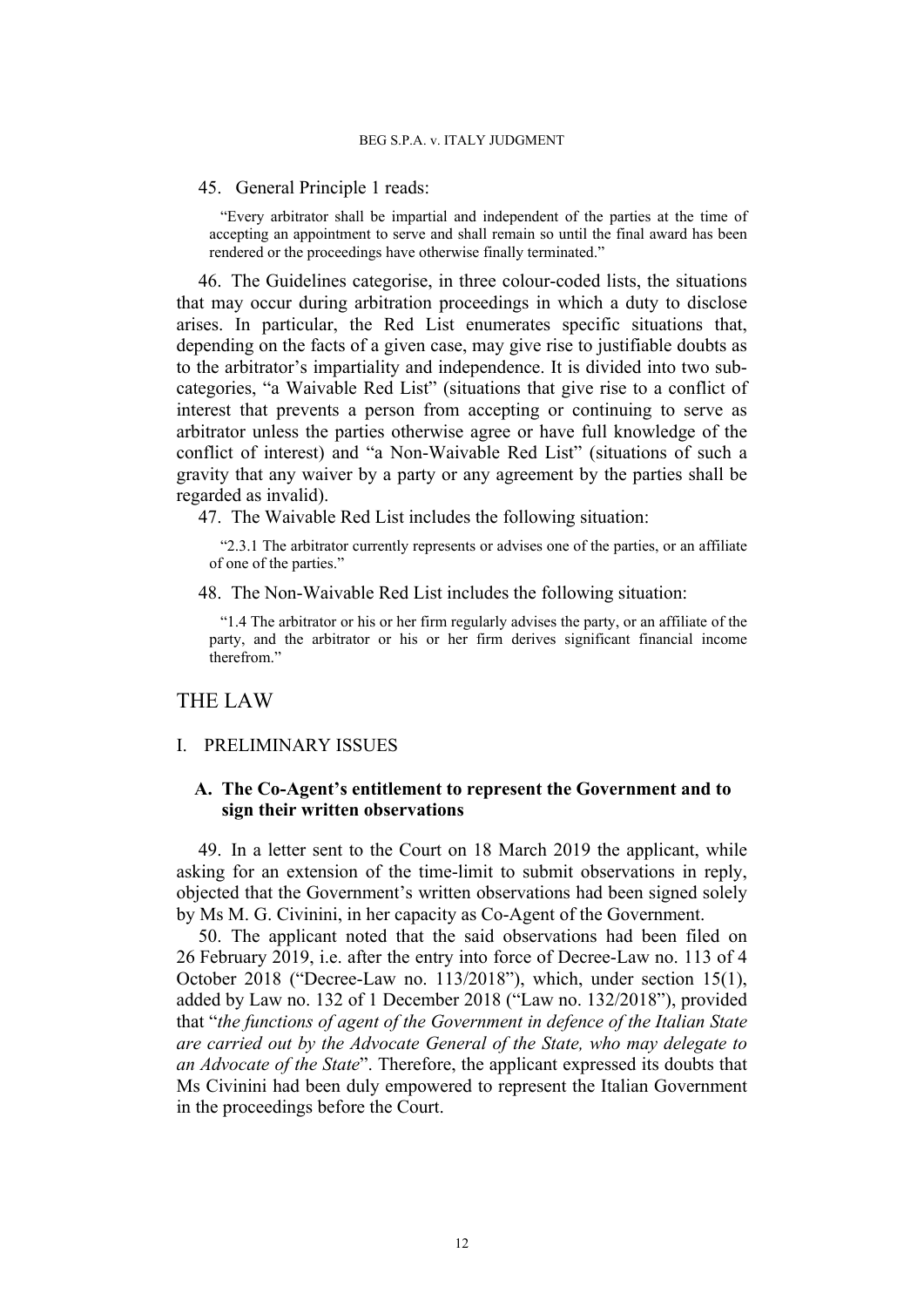- 51. The applicant reiterated its doubts in a letter of 23 August 2019.
- 52. The Court notes that Rule 35 of the Rules of Court reads:

"The Contracting Parties shall be represented by Agents, who may have the assistance of advocates or advisers."

53. In addition, the Court notes that it is the duty of the Permanent Representative to the Council of Europe to inform the Court about the appointment of a Government Agent or Co-Agent or about the termination of his/her appointment.

54. In this regard the Court observes that it is not disputed that Decree-Law no. 113/2018, as modified by Law no. 132/2018, provided that the functions of Agent of the Government were to be carried out by the Advocate General of the State. The Court notes that, on 5 December 2018, the Permanent Representative of Italy to the Council of Europe informed the Court that Mr M. Massella Ducci Teri, Advocate General of the State, had been appointed as the new Agent of the Government. On 24 December 2018, the Permanent Representative informed the Court that, on 21 December 2018, Mr Massella Ducci Teri had delegated the functions of Agent to Mr L. D'Ascia, Advocate of the State.

55. Since the above-mentioned notifications exclusively concerned the functions of the principal Agent of the Government and not the functions of their Co-Agent, which were exercised by Ms Civinini before and after the above-mentioned appointments, in the absence of any formal communication by the Permanent Representative to the Council of Europe concerning the termination of her appointment, the Court has not identified any procedural incident that would have raised doubts about Ms Civinini's status as Government representative. Therefore, the Court sees no reason to conclude that the Government's observations were not validly submitted. Any other consideration would only concern, and operate within, the domestic legal system.

# **B. Rule 47 of the Rules of Court**

56. The Government objected that the applicant had not proved that F.B., allegedly its legal representative, had been empowered to lodge the application with the Court on its behalf. They invoked in this regard Rule 47 § 3.1(d) of the Rules of Court. They argued that the applicant had not provided the Court with the company registration report (*visura*), allegedly the only document that could have proved F.B.'s role as its legal representative.

57. The applicant invoked Article 2384 of the Italian Civil Code and Article 75 of the Italian CCP, under which the Chair of the board has authority to carry out all actions falling within the corporate purpose.

58. The Court observes that it is only from 1 January 2014 that the amended Rule 47 applied stricter conditions for the lodging of an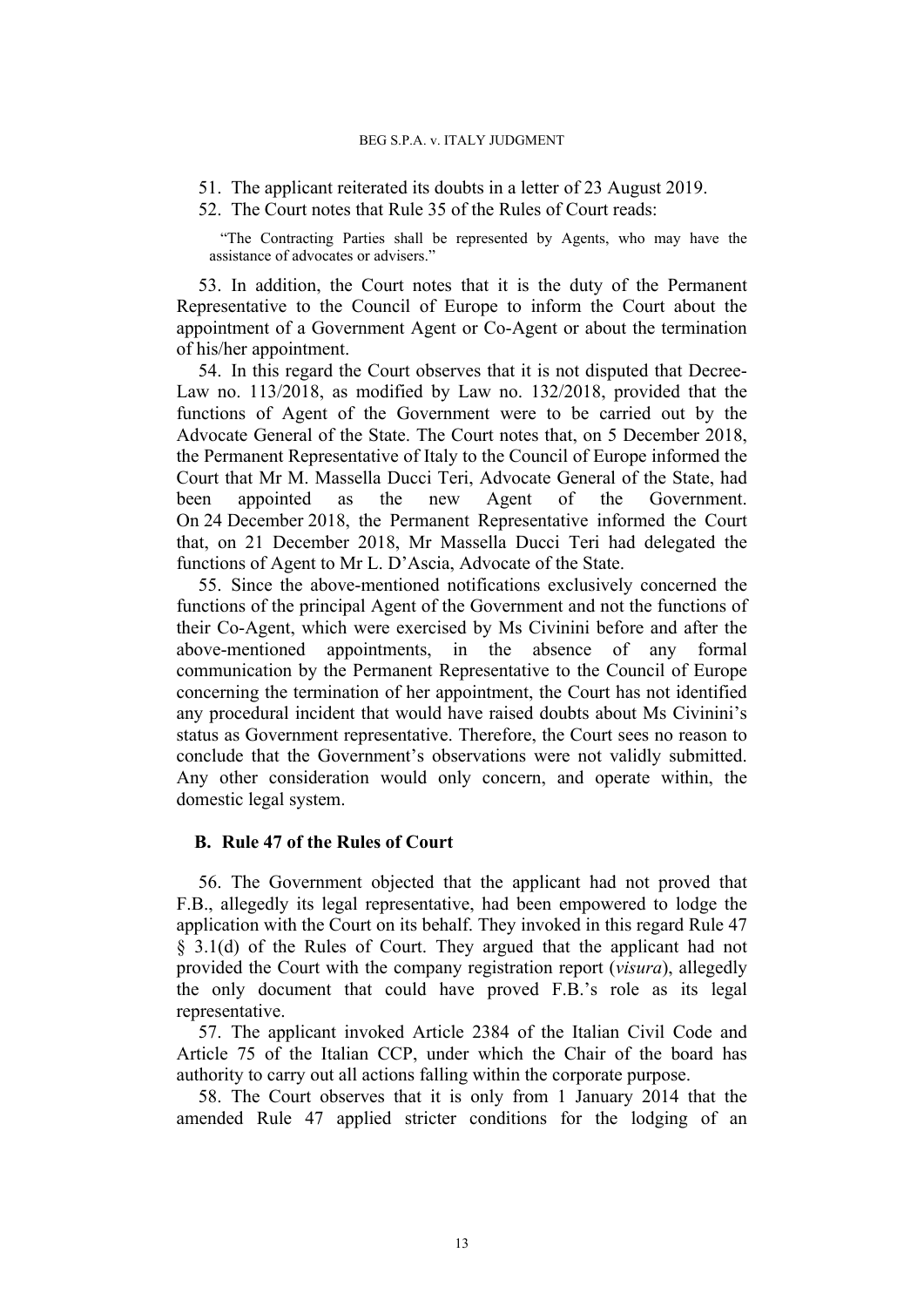application with the Court (see, *mutatis mutandis*, *Oliari and Others v. Italy*, nos. 18766/11 and 36030/11, § 68, 21 July 2015).

59. The Court further notes that at the time when the present application was lodged, the applicant had provided the Court with a document attesting that F.B. was the Chairman of the Board of Directors and legal representative of the applicant. He had moreover signed the authority form under Rule 36 of the Rules of Court in his capacity as Chairman of the Board of Directors. That form is dated 14 January 2011.

60. The Court notes that the applicant lodged its application in 2011, and there is no reason to consider that it did not fulfil the requirements of Rule 47 as applicable at the time. Moreover, the Government solely complained that the applicant had not provided the Court with the company registration report, without contesting the actual role of F.B. Having regard to its practice under Rule 47 and the applicable domestic law at the time, the Court is therefore satisfied that the documents provided by the applicant on lodging its application show that F.B. was empowered to represent the applicant before the Court.

61. The Government's objection must therefore be dismissed.

# II. ALLEGED VIOLATION OF ARTICLE 6 OF THE CONVENTION

62. The applicant complained that, by reason of the professional links between N.I. and ENEL, parent entity of ENELPOWER, the arbitrator N.I. had lacked independence and objective impartiality. This had impinged upon its fair trial rights, enshrined in Article 6 of the Convention, which reads as follows:

"In the determination of his civil rights and obligations ... everyone is entitled to a fair ... hearing ... by an independent and impartial tribunal established by law."

### **A. Admissibility**

### 1. *Whether the Court has jurisdiction* ratione personae

63. The Court notes that, although the respondent State has not raised any objection as to its jurisdiction *ratione personae*, this question calls for consideration by the Court of its own motion (see *Sejdić and Finci v. Bosnia and Herzegovina* [GC], nos. 27996/06 and 34836/06, § 27, ECHR 2009).

64. In the present case, the Court observes that the complaint before it concerns the alleged lack of impartiality of N.I., one of the arbitrators composing the arbitral panel of the ACR, and the proceedings before the latter. The Court notes that the ACR is not a domestic court but rather a special agency of the Rome Chamber of Commerce, a local authority established under public law whose mission is, among others, to further the interests of businesses (the Chamber's activities and functional autonomy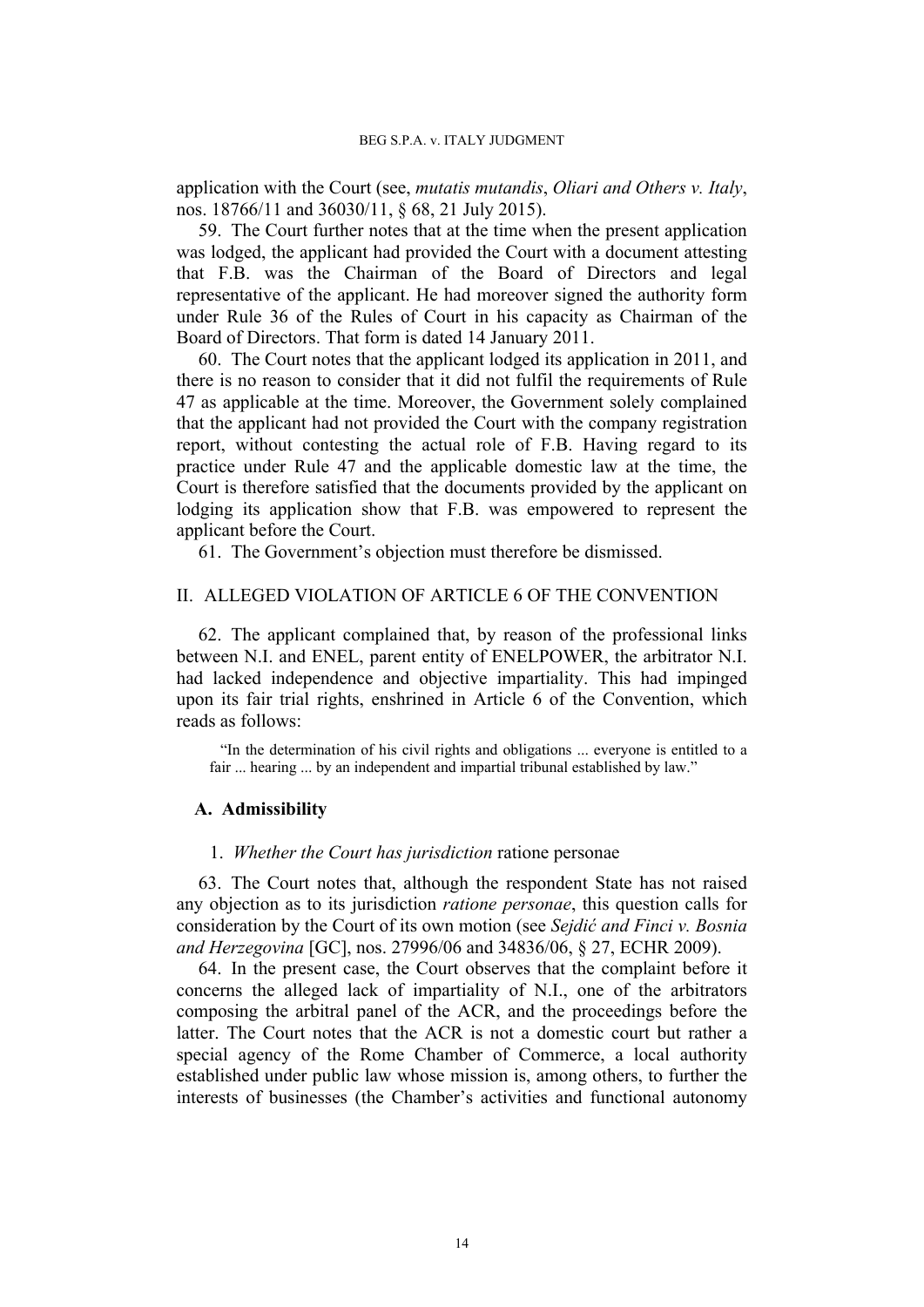are mainly regulated by Law no. 580 of 29 December 1993 and Legislative Decree no. 112 of 31 March 1998).

65. That being said, the Court notes that Article 21 of the Rules of the ACR provided that the parties, when accepting the Rules, agreed to renounce all the waivable remedies. However, the Court also notes that in certain exhaustively enumerated circumstances, Italian law as in force at the relevant time conferred jurisdiction on the domestic courts to examine the validity of arbitral awards, by granting courts the powers both to declare the latter enforceable (pursuant to Article 825 of the CCP, see paragraph [39](#page-8-0) above) and in particular to decide on nullity appeals aimed at reviewing the lawfulness of arbitral proceedings, including the lawfulness of the composition of the arbitral tribunal, and this notwithstanding any waiver of a right of appeal against the award as agreed by the parties in the arbitration clause (see Articles 827 *et seq.* of the CCP and in particular Article 829, paragraph [39](#page-8-0) above). Italian law also conferred jurisdiction on domestic courts to examine the requests for withdrawal lodged against an arbitrator (see Article 815 of the CCP, paragraph [39](#page-8-0) above). In this framework, the Court notes that the Rome District Court, on 19 December 2003, declared enforceable the arbitral award, giving it force of law in the Italian legal order (see paragraphs [28](#page-6-1) and [39](#page-8-0) above). Also, the Rome District Court on 20 January 2003 (see paragraph [25](#page-6-0) above) and on 29 April 2003 (see paragraph [27](#page-6-2) above) examined and dismissed the applicant's requests for withdrawal. Finally, the Rome Court of Appeal on 7 April 2009 (see paragraph [32](#page-7-0) above) and the Court of Cassation on 15 November 2010 (see paragraph [33](#page-7-1) above) examined and dismissed the applicant's nullity appeal lodged pursuant to Article 828 of the CCP.

66. The impugned acts or omissions are thus capable of engaging the responsibility of the respondent State under the Convention (see, *mutatis mutandis, Mutu and Pechstein v. Switzerland*, nos. 40575/10 and 67474/10, § 67, 2 October 2018). It also follows that the Court has jurisdiction *ratione personae* to examine the applicant's complaint as to the acts and omissions of the ACR as validated by the Italian domestic courts.

# *2. Abuse of the right of application*

### **(a) Allegedly vexatious expressions**

<span id="page-16-0"></span>67. The Government submitted that the applicant had abusively used, in its application, the expression "*soluzione pilatesca*", which could be translated as an "elusive, cowardly" solution, with reference to the idea of "washing one's hands" of an issue, attributed to Pontius Pilate. This expression, used with regard to the Rome District Court's decision on the request for withdrawal of N.I., had in their view amounted to a violation of Rule 44D of the Rules of Court, on account of its vexatious nature.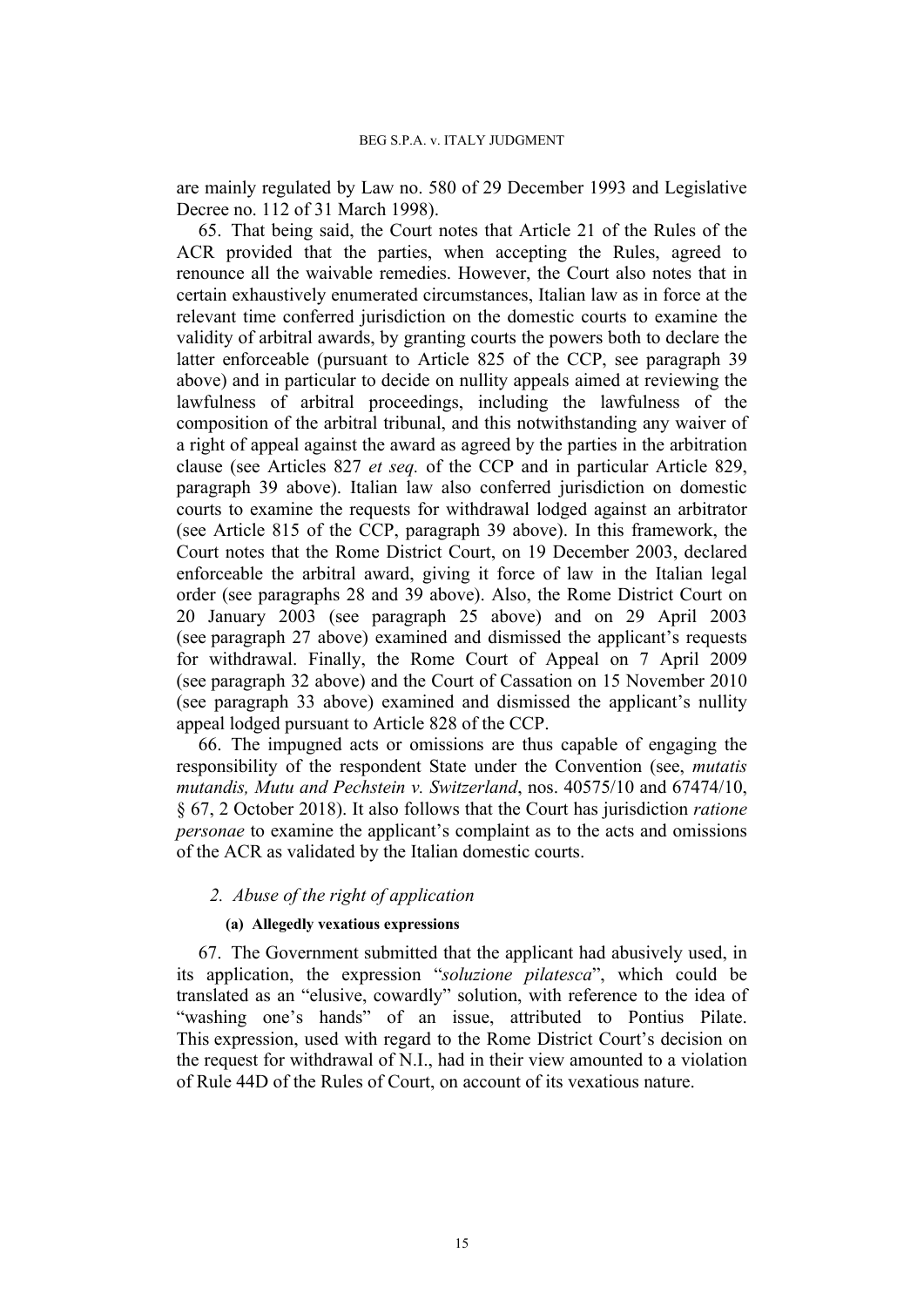68. The Government also contested the use of other expressions by the applicant in its observations. They submitted that the applicant had used strong language in relation to allegedly arbitrary decisions of the domestic courts, to the relationship between N.I. and ENELPOWER, and to the criminal proceedings against N.I.

69. The applicant maintained that the expression mentioned in paragraph [67](#page-16-0) above had been used to stress the fact that the President of the Rome District Court had dismissed its request on the allegedly erroneous assumption that the arbitration had already ended, without properly addressing the legal issues at stake.

70. Although expressly raised as a violation of Rule 44D, the Court considers it appropriate to deal with the argument as an objection relating to alleged abuse of the right of application.

71. The Court reiterates that the use of particularly vexatious, insulting, threatening or provocative language by an applicant – whether this is directed against the respondent Government, its Agent, the authorities of the respondent State, the Court itself, its judges, its Registry or members thereof – may be also considered an abuse of the right of application within the meaning of Article 35 § 3 (a) of the Convention. However, it does not suffice for the applicant's language to be sharp, polemical or sarcastic; to be considered an abuse, it must exceed the limits of normal, civic and legitimate criticism (see, among many other authorities, *Petrov and X v. Russia*, no. 23608/16, § 74, 23 October 2018).

72. In the present case it is certainly true that both the application and the applicant's written observations are characterised by strong and heated language. The applicant expressed its criticism of the domestic decisions and all the events surrounding the arbitral award in a forceful manner.

73. However, the Court does not accept the Government's argument that the language used by the applicant, although certainly sharp and very polemical, had overstepped the limits of normal, civic and legitimate criticism against the judicial authorities of the respondent State. Accordingly, the Court rejects the Government's objection in that respect.

### **(b) Allegedly deliberate concealment of relevant facts**

<span id="page-17-0"></span>74. The Government maintained that there had been an abuse of the right of individual application in that the applicant had not informed the Court, in the application form, that it had lodged a civil claim with the Rome District Court in order to obtain compensation for the alleged misconduct of the ACR (see paragraph [29](#page-6-3) above). The Government argued that knowledge of such a fact had been essential for the examination of the case.

<span id="page-17-1"></span>75. They also maintained that the applicant had introduced new facts and allegations in its written observations (*inter alia* the criminal proceedings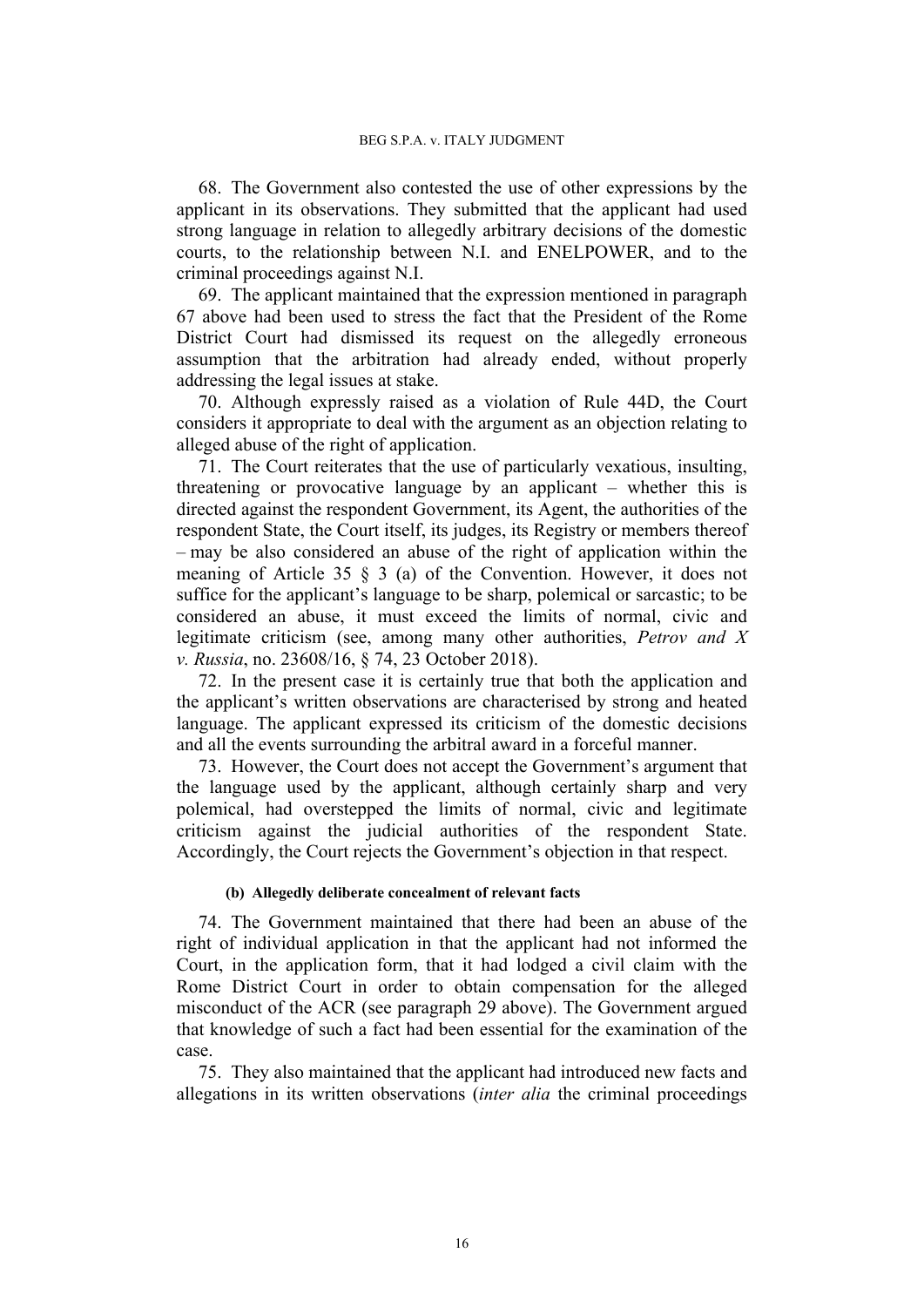against N.I., the alleged relationship between N.I. and A.A. and the public nature of ENEL) which should be declared inadmissible.

<span id="page-18-0"></span>76. The applicant argued that the proceedings mentioned in paragraph [74](#page-17-0) above were not relevant to the scope of the application. In particular, they did not relate to the alleged lack of impartiality of N.I., but were directed against the alleged negligent conduct of the ACR. This was the reason why this set of proceedings had not even been mentioned in the statement of facts contained in the application form.

77. The Court reiterates that an application may be rejected as an abuse of the right of individual application within the meaning of Article 35 § 3 (a) of the Convention if, among other reasons, it was knowingly based on false information or if significant information and documents were deliberately omitted, either where they were known from the outset (see *Kerechashvili v. Georgia* (dec.), no. 5667/02, 2 May 2006) or where new significant developments occurred during the proceedings and were not brought to the Court's knowledge. Incomplete and therefore misleading information may amount to an abuse of the right of application, especially if the information in question concerns the very core of the case and a sufficient explanation is not given for the failure to disclose that information (see *Gross v. Switzerland* [GC], no. 67810/10, § 28, ECHR 2014). However, not every omission of information will amount to abuse; the information in question must concern the very core of the case (see *Mitrović v. Serbia*, no. 52142/12, § 33, 21 March 2017). A deliberate attempt to mislead the Court must always be established with sufficient certainty, as mere suspicion will not be sufficient to declare the application inadmissible as an abuse of the right of application (see *Komatinović v. Serbia* (dec.), no. 75381/10, 29 January 2013).

<span id="page-18-1"></span>78. The Court notes that, although it is not disputed that the applicant has been silent on the civil claim against the ACR that it lodged with the Rome District Court (see paragraph [76](#page-18-0) above), those civil proceedings rested upon different grounds as compared to those raised in the context of the nullity appeal and the requests for withdrawal.

79. Even admitting the relevance of those proceedings for the examination of the case, it would have been open to the Court to declare the application inadmissible, if the applicant had been successful in the civil proceedings and received compensation, and had failed to inform the Court of that fact (see *Mitrović*, cited above, § 34). The applicant, however, was unsuccessful in the civil proceedings, and so that question does not arise.

80. With regard to the objection relating to the introduction of new facts which were already known at the time of the lodging of the application (see paragraph [75](#page-17-1) above), the Court notes that knowledge of those facts does not affect the substance of the applicant's complaint under the Convention. As such, they cannot be regarded as "concerning the very core of the case" (see *Bestry v. Poland*, no. 57675/10, § 44, 3 November 2015).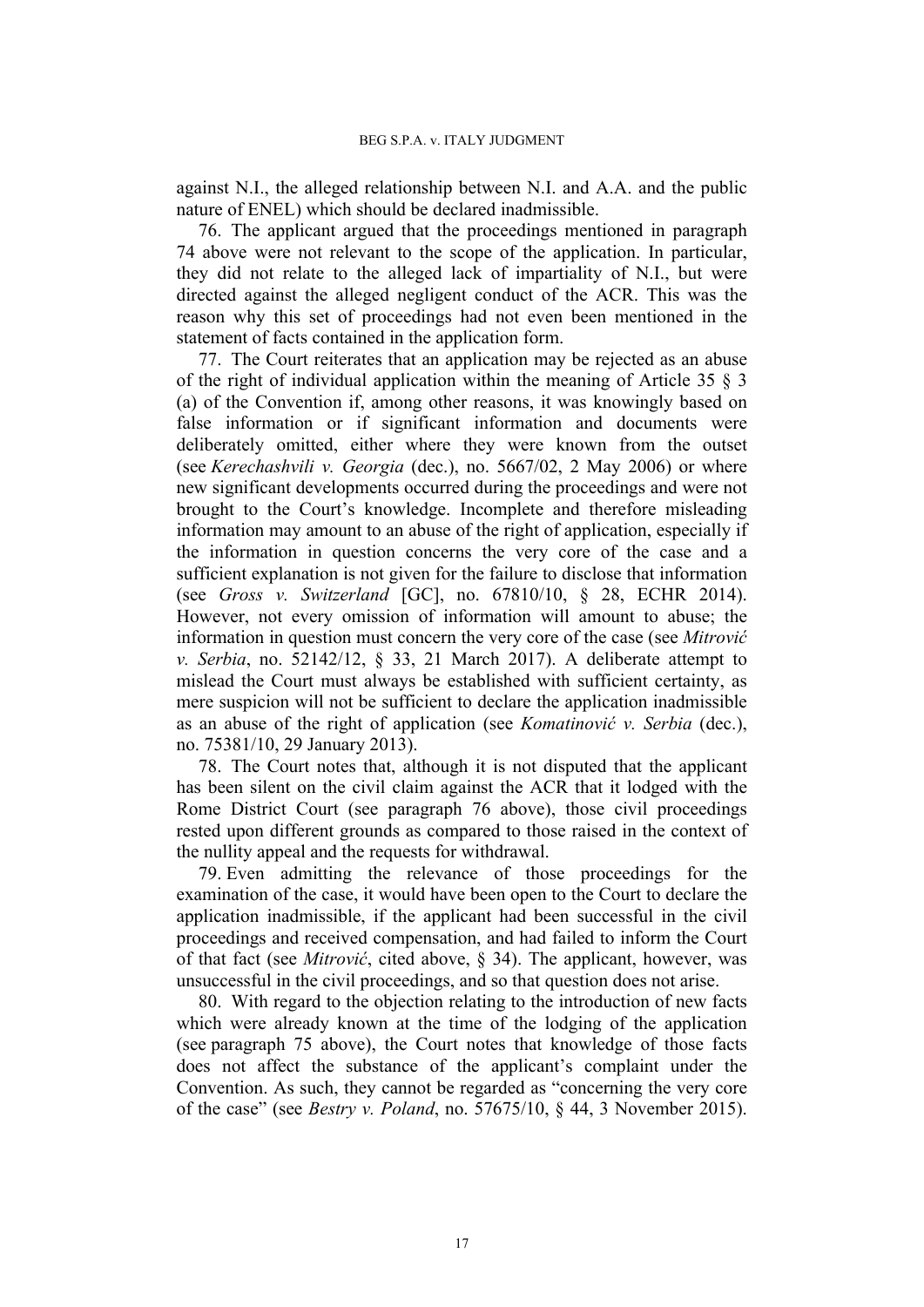Moreover, the Court does not have sufficient elements in its possession to establish with certainty that the applicant intended to mislead it (see *mutatis mutandis Alpeyeva and Dzhalagoniya v. Russia*, nos. 7549/09 and 33330/11, § 100, 12 June 2018, and contrast *Gross v. Switzerland* [GC], no. 67810/10, § 36, ECHR 2014).

81. In view of the above, the Court does not consider that the applicant's conduct amounted to an abuse of the right of application. Accordingly, the Government's objection must be dismissed in its entirety.

### *3. Six-month rule*

### **(a) The Government's objection**

82. The Government submitted that the four different sets of proceedings (arbitration proceedings, requests for withdrawal, nullity appeal and civil claim for damages) were not to be considered as four phases of the same set of proceedings, and that compliance with the six-month rule should have been verified for each of them. In this regard, the Government maintained that the scope of the Court's review should be limited to assessing the compatibility with Article 6 § 1 of the Convention solely of the decision not to quash the arbitral award, rendered in the context of the nullity appeal.

83. As to the arbitration proceedings themselves, the Government maintained that they had ended on 6 December 2002, and that the award had been declared enforceable (pursuant to Article 825 of the CCP) on 19 December 2003, by a decision of the Rome District Court.

84. In this regard the Government claimed that the remedy used by the applicant, i.e. a nullity appeal pursuant to Article 828 of the CCP, could not be considered an ordinary appeal against the award. In particular, they maintained that the award had acquired binding force for the parties from the time of the last signature, pursuant to Article 825  $\S$  4 of the CCP; they further argued that, as an arbitral award, it had never acquired the force of *res judicata*, and that it needed the *exequatur* of the President of the District Court, pursuant to Article 825 of the CCP, in order to be executed.

85. The Government argued that the applicant had erroneously considered the said remedy to be an ordinary remedy for the purposes of Article 35 § 1 of the Convention.

86. As to the remaining sets of proceedings, the Government recalled that the two requests for withdrawal had been dismissed on 20 February 2003 and 29 April 2003. In this regard, the Government observed that the application had been lodged with the Court eight years after the final decision on the requests for withdrawal.

87. The Government further stated that the civil action for damages brought by the applicant against the ACR had become final on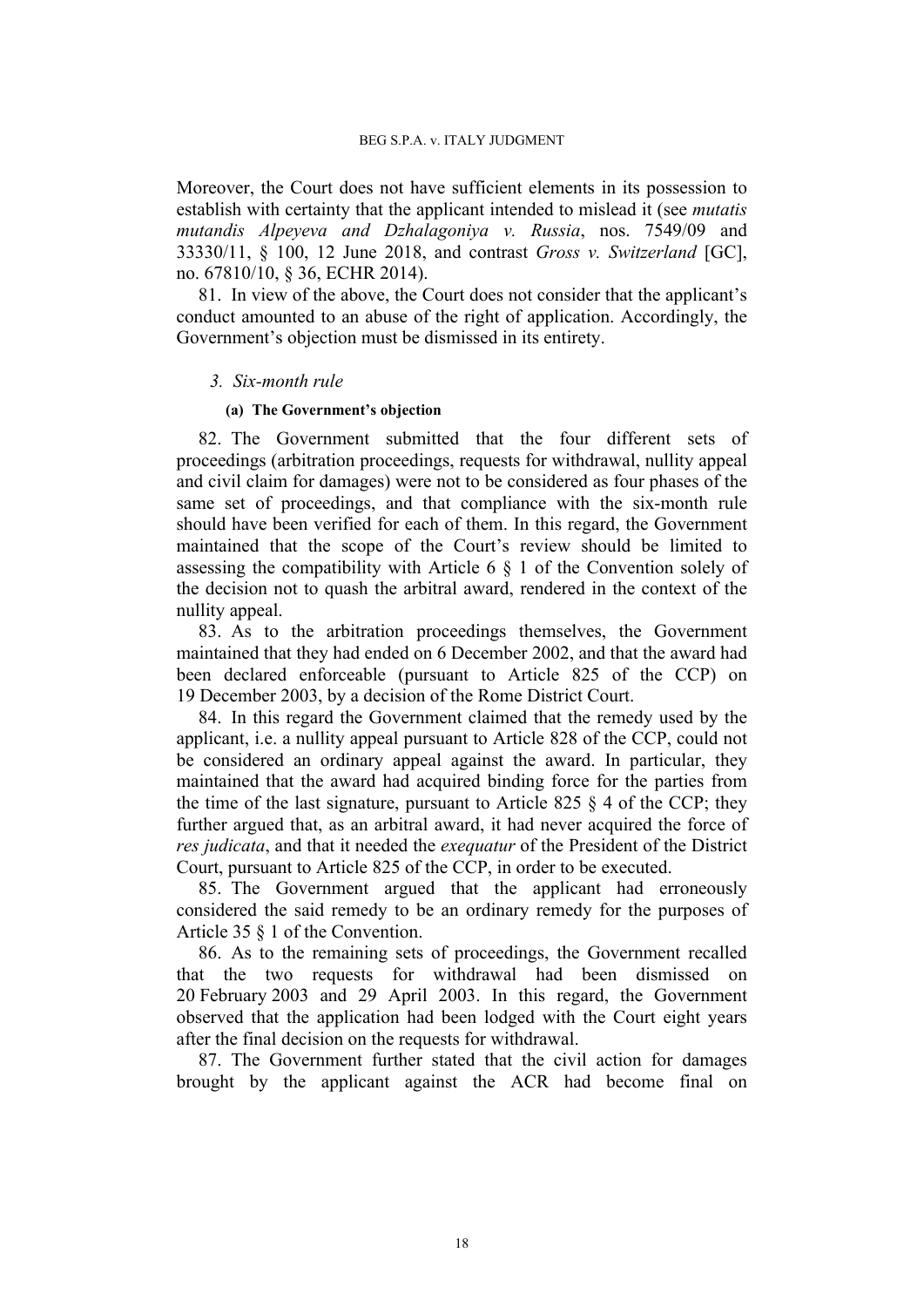14 March 2005. The application would therefore be out of time also in respect of this set of proceedings.

88. Regardless of all the previous considerations, the Government claimed that the application would in any case be out of time also with regard to the nullity appeal, which ended with the judgment of the Court of Cassation of 15 November 2010 (see paragraph [33](#page-7-1) above). In particular, they claimed that the applicant had sent an introductory letter on 21 January 2011, which had not interrupted the six-month time-limit because:

– the letter had been signed solely by the lawyers and not by the legal representative of the applicant company; and

– the authority attached to the complete application sent on 6 June 2011 did not have a specific date.

89. Moreover, they claimed that, being the applicant's lawyers, members of an "international law firm", those lawyers should have known the rules for lodging an application with the Court, and that the possibility for an applicant to interrupt the running of the six-month term was meant to be afforded solely to victims who had difficulty defending themselves.

### **(b) The applicant's reply**

90. The applicant contested the Government's assertions. In its submission, it was undisputed that the nullity appeal was an ordinary remedy for the purposes of Article 35 § 1 of the Convention. The fact that such a challenge was not subject to any authorisation or approval and that the judicial authorities enjoyed a wide range of powers in the context of this procedure militated in favour of the ordinary nature of the remedy.

91. The applicant further argued that the fact that the parties could not waive in advance their right to use such a means of appeal confirmed that judicial scrutiny in respect of the award was an integral part of the arbitration proceedings. Moreover, the existence of two other remedies, such as revocation and third-party opposition, the latter being an extraordinary remedy, corroborated the conclusion as to the ordinary nature of the remedy provided for by Article 829 of the CCP.

92. As to the requests for withdrawal, the applicant maintained that their dismissal had not conclusively dealt with the issue of the arbitrator's alleged bias. In fact, it had expressly lodged a nullity appeal in respect of N.I.'s alleged lack of impartiality.

93. As to the civil action for damages, the applicant maintained that these proceedings had not concerned the alleged lack of impartiality of the arbitrator and that this explained why it had not mentioned the action in the statement of facts when it lodged its application (see paragraph [76](#page-18-0) above).

94. Finally, with regard to the introductory letter, the applicant observed that Article 47 § 5 of the Rules of Court, as in force at the time of the lodging of the application, stated that the date of introduction of the application must be considered that of the first communication with the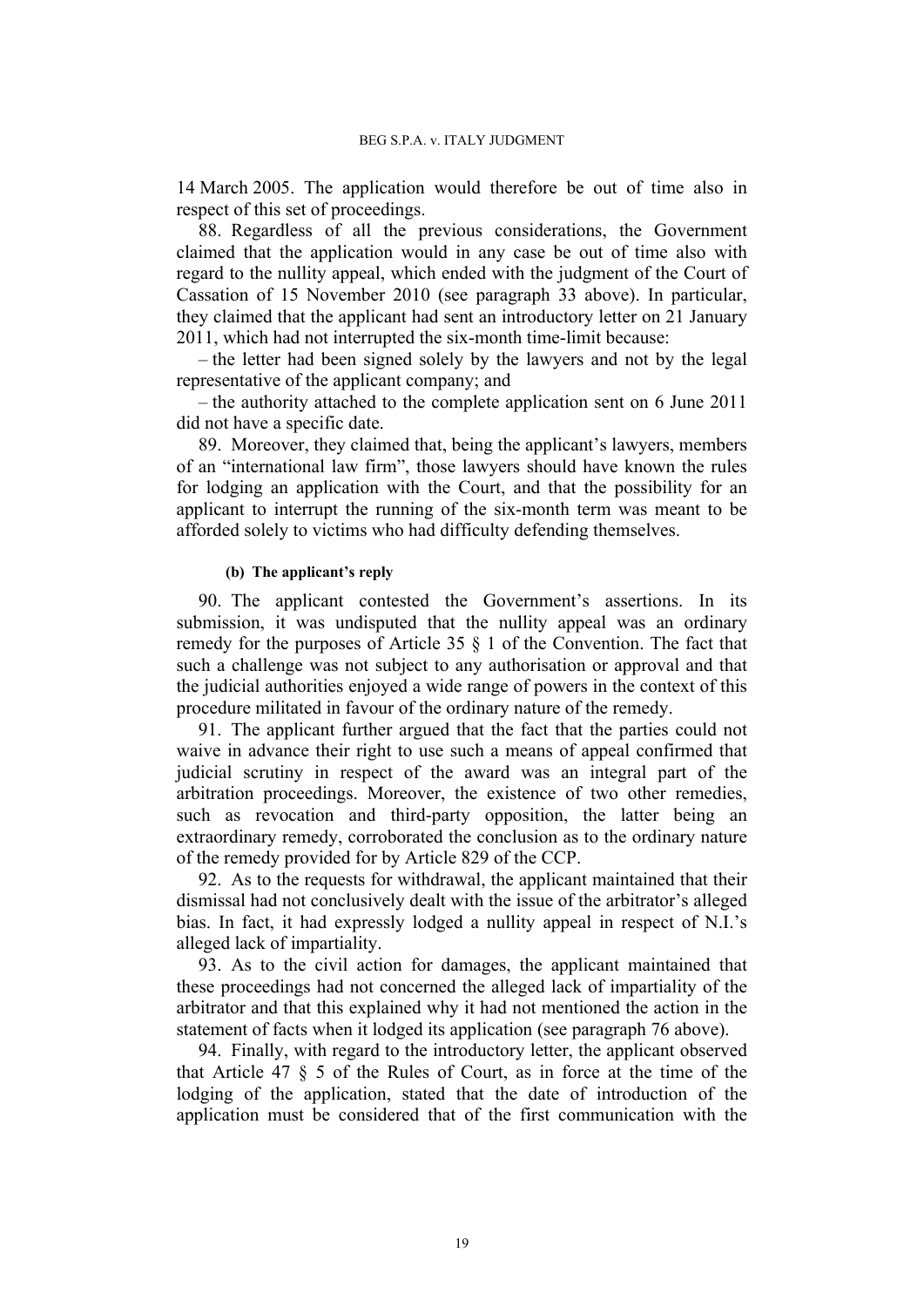Court. The applicant also maintained that there was no requirement for powers of attorney to be drawn up in accordance with national legislation. In any event, the relevant authority had been granted on 14 January 2011, before the introductory letter.

### **(c) The Court's assessment**

95. The Court reiterates that the six-month rule is closely linked to the rule of exhaustion of domestic remedies. In this regard, the Court shall first and foremost assess whether the applicant's nullity appeal was a domestic remedy to be used pursuant to Article 35 § 1 of the Convention in order to complain of a violation of the Convention that had allegedly occurred in the context of the arbitration proceedings.

96. The Court also reiterates that Article 35 § 1 cannot be interpreted in a manner which would require applicants to bring a complaint to the Court before their position in connection with the matter has been finally settled at the domestic level. If an extraordinary remedy is the only judicial remedy available to the applicant, the six-month time-limit may be calculated from the date of the decision given regarding that remedy (see *Zubkov and Others v. Russia*, nos. 29431/05 and 2 others, § 101, 7 November 2017 and the authorities cited therein).

97. In this regard the Court would note that Article 829 § 1(2) of the CCP provided that a nullity appeal could be lodged, *inter alia*, where the arbitrators had not been appointed according to the provisions established by the law (therefore including cases where a fundamental prerequisite of the formation, impartiality, was allegedly lacking), provided that this ground for setting aside the award had been raised in the arbitration proceedings. This means that, regardless of the outcome of the autonomous requests for withdrawal, the domestic courts were empowered to hear the applicant's complaint concerning N.I.'s impartiality, once it had been ascertained that the complaint had originally been raised, by way of a request for withdrawal, in the arbitration proceedings.

98. In the present case, the Court notes that the applicant, after the dismissal of the requests for withdrawal, lodged a nullity appeal against the arbitral award on account of N.I.'s alleged lack of impartiality pursuant to Article 828 of the CCP. The Court notes that it was precisely the dismissal of the requests for withdrawal, which the applicant has referred to using the impugned expression "*soluzione pilatesca*" (see paragraph [67](#page-16-0) above), that formed the legal basis for the subsequent nullity appeal.

99. Without looking into the ordinary or extraordinary nature of such a remedy, the Court notes that, after the dismissal of the requests for withdrawal, and having regard to Article 829 § 1(2) of the CCP, the nullity appeal under Article 828 of the CCP was the only means by which the respondent State could have provided an opportunity to put matters right through its own legal system. The Court notes, in particular, that the Court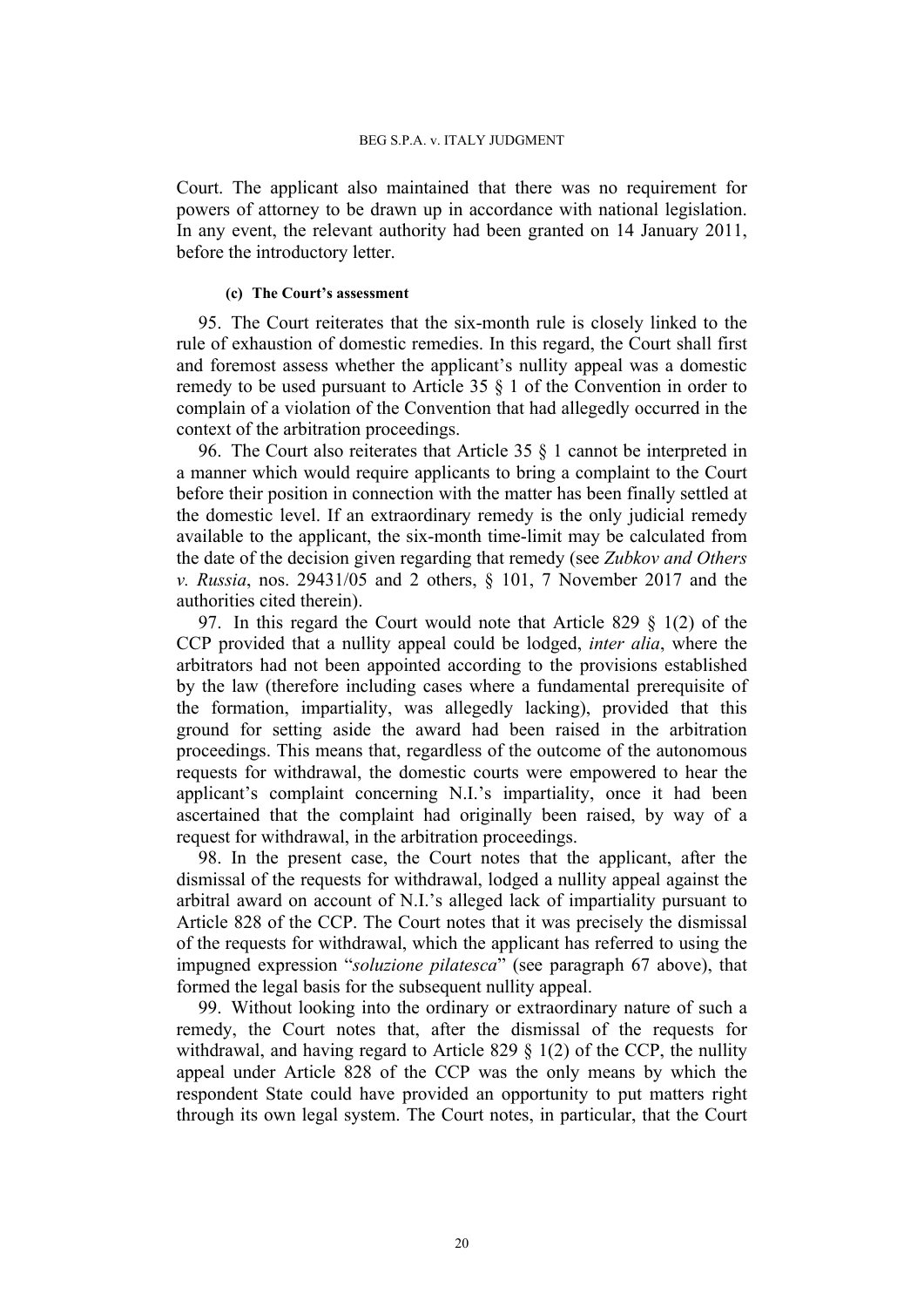of Cassation dealt with the merits of the applicant's complaint concerning N.I.'s impartiality, having ascertained that it had been raised in the arbitration proceedings, and concluded that the existence of a link between the arbitrator and ENELPOWER, resulting in an "alignment of interests", had not been demonstrated (see paragraph [33](#page-7-1) above).

100. The Court further notes that in the framework of this remedy the domestic courts enjoyed a wide range of powers extending from declaring the nullity of the award to the reopening of the arbitration proceedings, even after it had acquired binding force (Articles 829 and 830 of the CCP). For these reasons, the remedy as in force at the relevant time should be regarded as an accessible and effective remedy by which to complain of the alleged violation of Article 6 § 1 of the Convention (see, *mutatis mutandis*, *Kiiskinen v. Finland* (dec.), no. 26323/95, ECHR 1999-V) and, as a consequence, the Government's objection, in the part concerning the arbitration proceedings and the requests for withdrawal, must be dismissed.

101. With regard to the civil proceedings against the ACR, there is no need to deal with the Government's objection since, in any case, this set of proceedings rested upon different grounds from those to be considered by the Court in the present case (see paragraph [78](#page-18-1) above).

102. With regard to the last objection of the Government, that the application was out of time, the Court notes the following. According to the Court's case-law based on Rule 47, as worded before the amendments of 6 May 2013, which entered into force on 1 January 2014, the date of introduction of the application was normally considered to be the date of the first communication from the applicant setting out – even summarily – the object of the application, on the condition that a duly completed application form was then submitted within the time-limit fixed by the Court (see, for instance, *Kemevuako v. the Netherlands* (dec.), no. 65938/09, §§ 19-20, 1 June 2010).

103. As to the Government's argument that the applicant's lawyers should have submitted the introductory letter completed with the authority form, the Court observes that the date on which a form of authority has been submitted is not decisive for the purposes of the assessment of compliance with the six-month requirement (see *Abubakarova and Midalishova v. Russia*, nos. 47222/07 and 47223/07, § 224, 31 January 2017). Moreover, the Court reiterates that the mere fact that the applicant's instruction to its legal representative was put in writing after the introduction of the application cannot deprive the introductory letter of its legal effect (see, *mutatis mutandis*, *Neshev v. Bulgaria* (dec.), no. 40897/98, 13 March 2003).

104. In the present case the applicant sent an introductory letter on 21 January 2011, signed by its representatives, within the six-month term (the final decision of the Court of Cassation had been deposited on 15 November 2010). The Registry of the Court acknowledged reception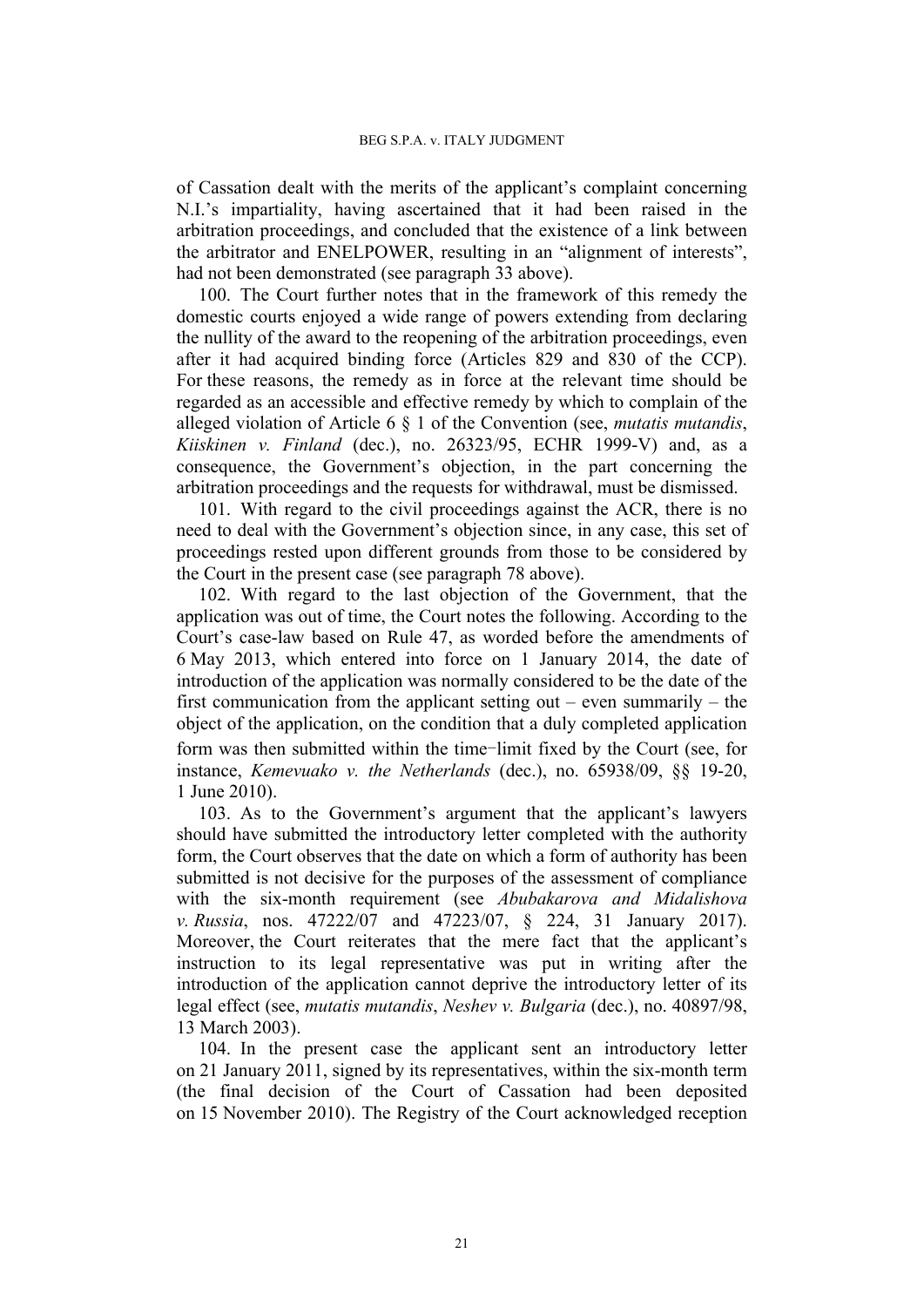of such letter and requested the applicant to submit a duly completed form by 6 June 2011. The applicant sent its complete application form, including the authority form signed by the legal representative of the applicant company and dated 14 January 2011, on 5 June 2011.

105. In view of the foregoing, the Court finds that the application was sent in time and that the Government's objection must therefore be dismissed.

### *4. Non-exhaustion of domestic remedies*

106. The Government argued that the applicant had made reference to N.I.'s participation, as ENEL's lawyer, in a specific dispute (concluded by the Court of Cassation's judgment no. 15029/2001, deposited on 27 November 2001) for the first time in the application form. As a consequence, the Government objected that the applicant had not exhausted domestic remedies with regard to N.I.'s participation in the abovementioned dispute as ENEL's lawyer.

107. The Court would point out that under Rule 55 of the Rules of Court, any plea of inadmissibility must be raised by the respondent Contracting Party in its written or oral observations on the admissibility of the application (see among many authorities *Khlaifia and Others v. Italy* [GC], no. 16483/12, §§ 52-53, 15 December 2016, and *N.C. v. Italy* [GC], no. 24952/94, § 44, ECHR 2002-X). In the present case, the Government had not clearly raised an objection as to the non-exhaustion of domestic remedies in their observations of 26 February 2019 on the admissibility and merits, and the question of a failure by the applicant to refer, in domestic proceedings, to N.I.'s activity as lawyer in the dispute concluded by judgment no. 15029 of 27 November 2001 was raised only in their additional observations and submissions on just satisfaction. The Court further notes that during the proceedings before it the Government did not indicate any impediment by which they had been prevented from referring, in their initial observations of 26 February 2019 on the admissibility and merits of the case, to a failure by the applicant to challenge N.I.'s participation in the above-mentioned dispute.

108. It follows that the Government are estopped from relying on a failure to exhaust domestic remedies.

### *5. Conclusion as to admissibility*

109. The Court notes that the application is neither manifestly illfounded nor inadmissible on any other grounds listed in Article 35 of the Convention. It must therefore be declared admissible.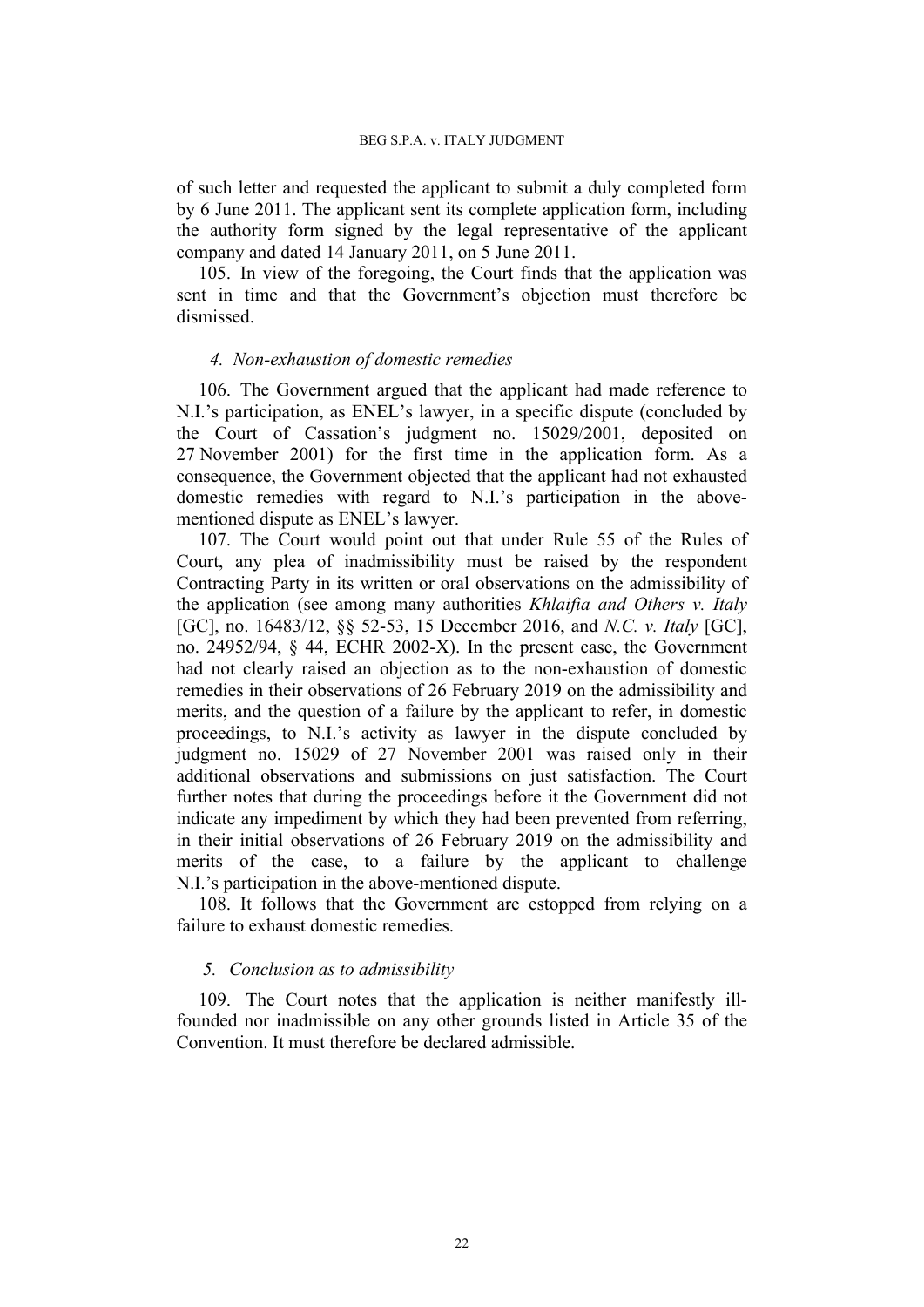# **B. Merits**

## *1. The parties' submissions*

### **(a) The applicant**

110. The applicant stressed that, while it was true that a person could waive certain Convention rights in favour of arbitration, the safeguards provided for under Article 6 § 1 of the Convention would be applicable in a situation where the waiver was not established in an equivocal manner, and was not voluntary or attended by minimum safeguards commensurate with its importance. In this regard, the applicant argued that a decision to implicitly waive the independence and impartiality guarantees afforded by Article 6 presupposed that the party had been made aware of any conflicts of interest.

111. Consequently, the applicant argued that no waiver of the right to an impartial tribunal could be inferred from its failure to complain of the absence of a conflict of interest disclosure from N.I., since the arbitrators were not under an obligation to explicitly disclose the absence of circumstances potentially affecting their independence and impartiality. According to the applicant, if an arbitrator did not disclose a potential conflict of interest, it was presumed that no such conflict existed. Nor was it relevant that the arbitrators were high-profile figures, given the obligation to disclose any potential circumstance affecting their independence and impartiality.

112. The applicant further argued that the fact that it had complained of N.I.'s alleged lack of impartiality only after the deliberation on the arbitral award had nothing to do with a waiver of the right to an impartial tribunal. In this regard, the applicant recalled that the Court of Cassation, in its 2010 judgment, had found that the nullity appeal had been lodged in a timely fashion in the arbitration proceedings, i.e. prior to the signing of the award, albeit that after the deliberation.

113. On the merits, the applicant complained that N.I., the arbitrator appointed by ENELPOWER, lacked the requisite independence and objective impartiality, by reason of his professional links with the ENEL group. In particular, the applicant referred to the fact that, between June 1995 and June 1996, right at the time when it was negotiating with ENEL the agreements that would later be at the heart of the arbitration proceedings, N.I. had been Vice-Chairman (with full authority to act as Chairman) and a member of the Board of Directors of ENEL (and, as a consequence, of ENELPOWER, at the time a mere division within ENEL, see paragraph [9](#page-3-0) above). In particular, the applicant argued that in February 1996 N.I., being at the helm of ENEL, could not have been unaware of the ongoing negotiations. The letter of 29 February 1996 (see paragraph [7](#page-3-1) above) had been signed by two of the top managers of ENEL, thus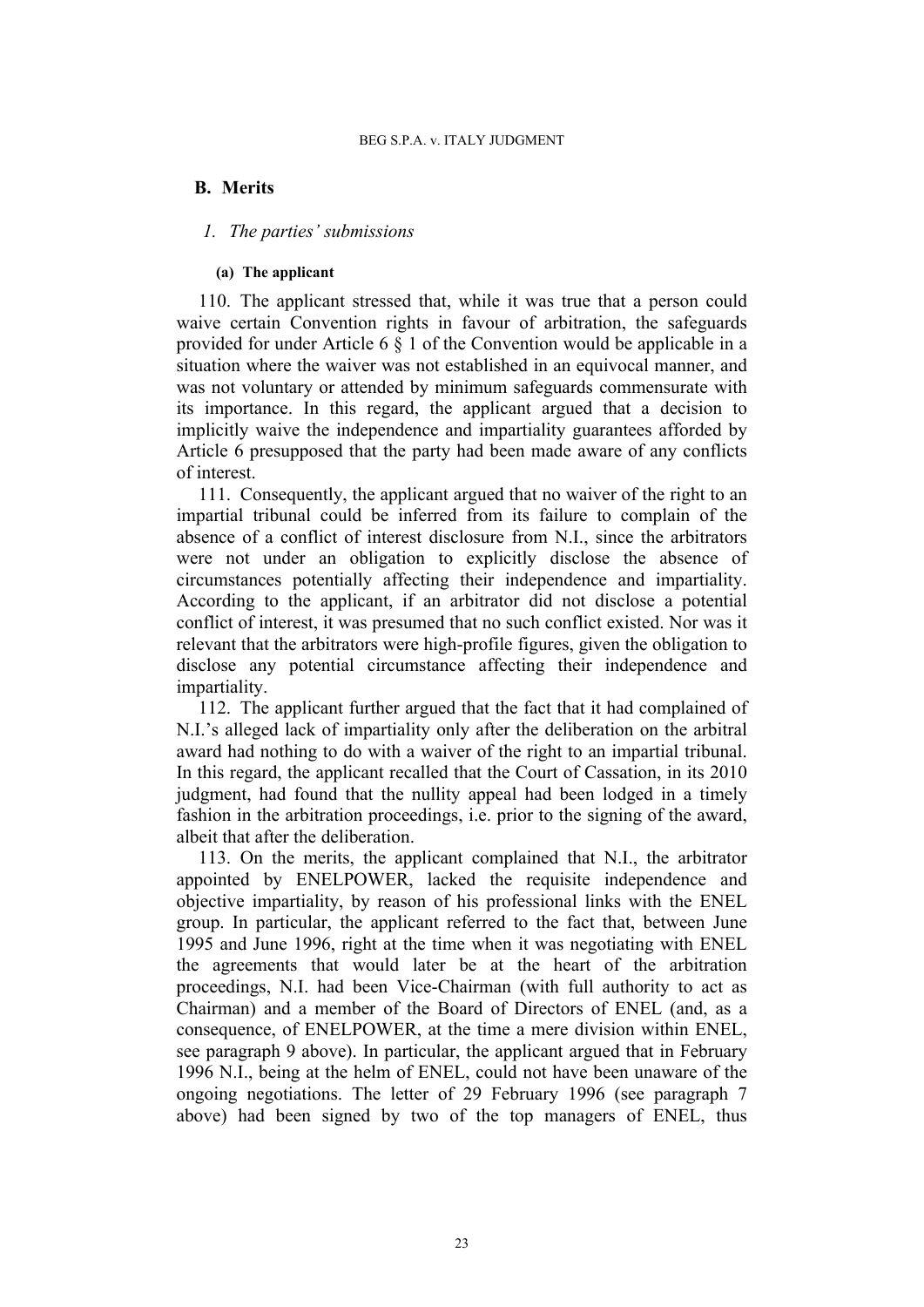providing clear evidence that the project had been discussed at the highest levels of the entity.

114. The applicant also argued that the arbitrator had acted as a lawyer in important proceedings before domestic courts, and in particular in one dispute, concluded by the Court of Cassation's judgment no. 15029 of 27 November 2001, and had possibly received fees for the equivalent of hundreds of thousands of euros. Despite these serious circumstances of incompatibility, N.I. had wilfully failed to disclose them to the ACR.

115. As to the fact that N.I.'s relationships had been with ENEL and not with ENELPOWER, the applicant argued that in the years 1995-1996, ENELPOWER was still an internal division of ENEL, and was constituted as a separate corporation (S.p.a.) only in 1999. The preliminary agreement at the origin of the arbitration proceedings had been signed, in 1999, between the applicant and ENEL itself. Moreover, the applicant recalled that ENELPOWER was wholly controlled by ENEL and that, for the purposes of the present application, they should be considered as a single entity. Finally, by reason of the fact that ENEL was at the time, in the applicant's opinion, a State-controlled entity, the State had a dominant influence in both ENEL and ENELPOWER and, as a consequence, a direct financial interest in the outcome of the case.

116. The applicant maintained that the provisions of the Italian CCP in force at the time were inadequate to ensure the impartiality and independence of arbitrators, since they subjected the disqualification of the arbitrator to the presentation of proof that he or she had an interest in the dispute (it referred to Article 51 § 1(1) CCP and to the Court of Cassation's judgment of 15 November 2010; see paragraph [33](#page-7-1) above). It further argued that N.I.'s previous involvements with one of the parties should have led in any case to the nullity of the award, in accordance with the general clause in Article 51 § 2 CCP ("serious reasons of propriety"). The applicant also maintained that the flaws in the arbitration proceedings were so flagrant that the award would not be entitled to receive recognition by other national legal systems.

117. Finally, the applicant contested the Government's argument according to which the applicant, directly or at least through its arbitrator G.G., was aware of N.I.'s ties with the ENEL group. According to the applicant, this presumption of knowledge had not been supported by any concrete evidence and, in any case, N.I. had a duty to disclose his current and prior involvement with the ENEL group.

#### **(b) The Government**

118. The Government did not contest the applicability of Article 6 § 1 to the arbitration proceedings. However, they referred to the Court's case-law and observed that the present case concerned voluntary arbitration to which consent by the applicant had been freely given. In this regard, the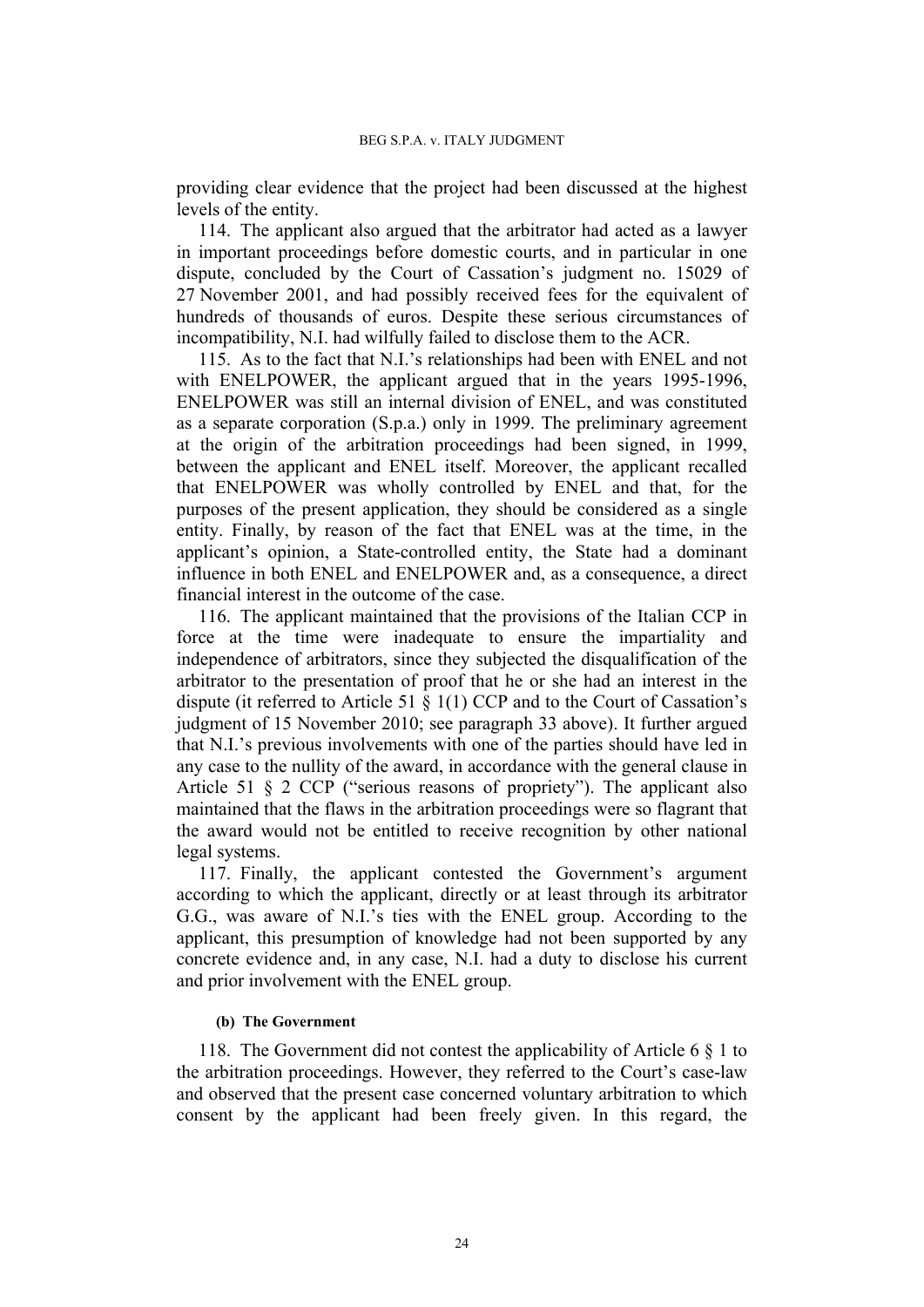Government submitted that the right to a court under Article 6 § 1 of the Convention was not absolute. They argued in particular that an individual could waive the exercise of certain Convention rights in favour of arbitration, in order to settle a dispute as to civil rights and obligations, provided that such waiver was free, lawful and unequivocal. The Government argued in the present case that the consent given by the applicant had been free, lawful and unequivocal and that the subsequent requests for withdrawal and the nullity appeal lodged by the applicant had not affected the nature of the consent given.

119. The Government based their argument on the fact that neither G.G. nor N.I. had indicated in their acceptance statements the absence of a conflict of interest (see paragraph [15](#page-4-1) above) and that the applicant had not complained of this fact. They further argued that the arbitrators were highprofile figures, that the parties were aware of the professional links of N.I. (they referred to the wording of the Rome District Court, see paragraph [27](#page-6-2) above) and that, as a consequence, there was no need for such disclosure. In particular, the Government argued that G.G. and N.I. had been colleagues as professors at the Rome University "La Sapienza", that they had often worked as lawyers in the same defence team in important disputes and that they had been members of several eminent advisory committees. In sum, the parties had such confidence in these important and illustrious figures that they had willingly refrained from challenging the absence of an explicit negative disclosure by N.I. and G.G.

120. The Government further recalled that in the present case the applicant had raised the question of incompatibility only 11 days after the deliberation on the award and 16 minutes after its signature.

121. On the merits, the Government argued that N.I.'s role as member of the Board of Directors and Vice-Chairman of ENEL had been a well-known fact of which the applicant, at the time when it entered into business with ENELPOWER, could not have been unaware. They further recalled that the arbitration proceedings concerned a dispute between the applicant and ENELPOWER. In this regard, they argued that there had never been any relationship before, during or after the arbitration proceedings between ENELPOWER and N.I. The latter had only had relationships with ENEL. N.I. had in fact been a non-executive Vice-Chairman and member of the Board of Directors of ENEL from 1995 to 1996. In any event, they argued that the reply sent by ENEL in 1996 had only been a declaration of intent, and that the applicant had not proved that N.I. was personally aware of the ongoing project.

122. The Government contested the applicant's argument that ENEL and ENELPOWER should be treated as a single entity, and, as a consequence, as a State-controlled company. The Government, relying also on domestic case-law, argued that ENEL could not be characterised as a State-controlled company, having been privatised in 1999 and being, at the time of the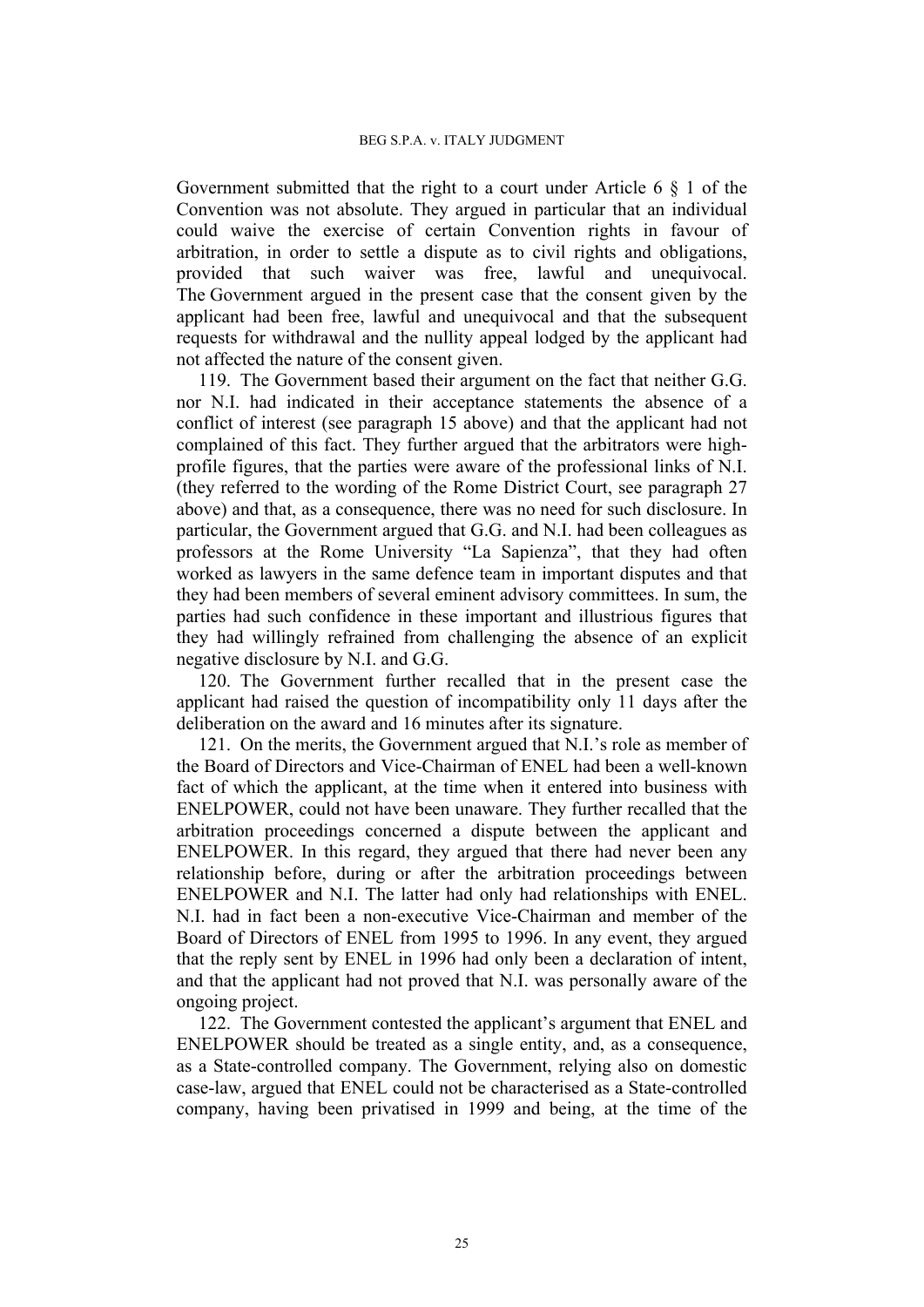arbitration proceedings, a profit-oriented company. They further argued that controlled companies were free to apply directives issued by parent entities in a completely autonomous way.

123. The Government stressed that the Court of Cassation had carefully taken into account the applicant's arguments and, with duly and extensively reasoned decisions, at the end of a procedure fully respecting the adversarial principle, had rejected the allegation that N.I. had lacked impartiality.

124. The Government lastly argued that the Court should refrain from assessing the 2002 arbitration proceedings in the light of the changes in legislation and in legal scholarship. The Government maintained that it was only in 2006, when judicial control had been broadened by a reform of the CCP, that arbitration had acquired significant importance in the Italian legal system.

### *2. The Court's assessment*

### **(a) General principles**

125. The Court reiterates that Article 6 § 1 of the Convention secures to everyone the right to have any claim relating to his civil rights and obligations brought before a court or tribunal. This Article thus enshrines the "right to a court", of which the right of access, that is the right to bring proceedings before courts in civil matters, constitutes one aspect only (see *Ali Rıza and Others v. Turkey*, nos. 30226/10 and 4 others, § 171, 28 January 2020, and the authorities cited therein).

126. This access to a court is not necessarily to be understood as access to a court of law of the classic kind, integrated within the standard judicial machinery of the country; thus, the "tribunal" may be a body set up to determine a limited number of specific issues, provided always that it offers the appropriate guarantees (see *Lithgow and Others v. the United Kingdom*, 8 July 1986, § 201, Series A no. 102). Article 6 does not therefore preclude the establishment of arbitral tribunals in order to settle certain pecuniary disputes between individuals (see *Suda v. the Czech Republic*, no. 1643/06, § 48, 28 October 2010). Arbitration clauses, which have undeniable advantages for the individuals concerned as well as for the administration of justice, do not in principle offend against the Convention (see *Tabbane v. Switzerland* (dec.), no. 41069/12, § 25, 1 March 2016).

<span id="page-27-0"></span>127. In addition, a distinction must be drawn between voluntary arbitration and compulsory arbitration. In the case of voluntary arbitration, to which consent has been freely given, no real issue arises under Article 6. The parties to a dispute are free to take certain disagreements arising under a contract to a body other than an ordinary court of law. By signing an arbitration clause the parties voluntarily waive certain rights secured by the Convention. Such a waiver is not incompatible with the Convention provided it is established in a free, lawful and unequivocal manner.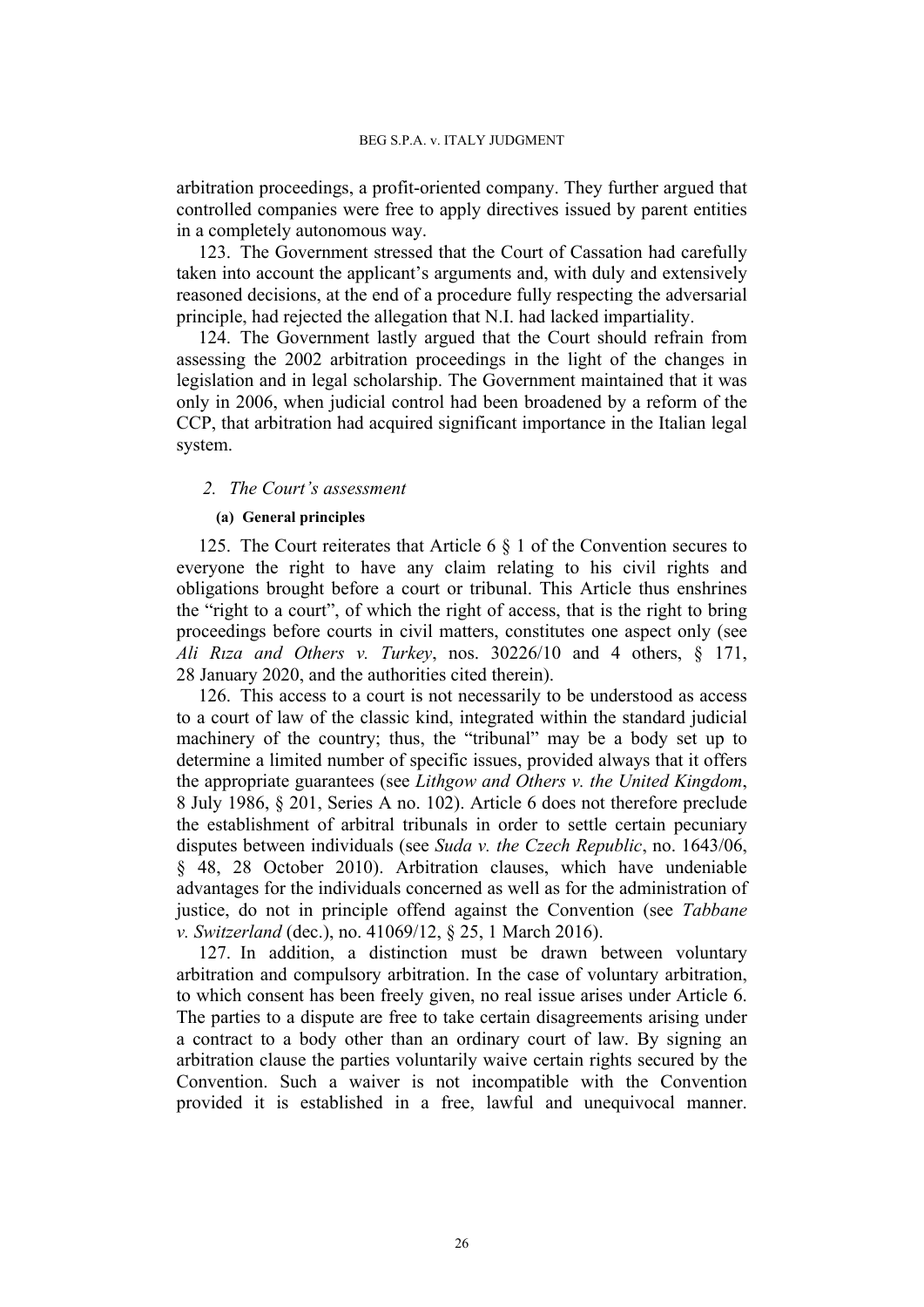In addition, in the case of certain Convention rights, a waiver, in order to be effective for Convention purposes, requires minimum guarantees commensurate to its importance (see *Mutu and Pechstein v. Switzerland*, nos. 40575/10 and 67474/10, § 96, 2 October 2018, and the authorities cited therein).

128. As is well established in the Court's case-law, in order to ascertain whether a tribunal can be considered "independent" for the purposes of Article 6 § 1, regard must be had, *inter alia*, to the manner of appointment of its members and their term of office, the existence of safeguards against outside pressures and the question whether it presents an appearance of independence (see *Kleyn and Others v. the Netherlands* [GC], nos. 39343/98 and 3 others, § 190, ECHR 2003-VI). A tribunal or a tribunal's member must be independent *vis-à-vis* the executive, Parliament, but also the parties. In order to determine whether a tribunal can be considered to be independent as required by Article 6, appearances may also be of importance (see *Sramek v. Austria*, 22 October 1984, § 42, Series A no. 84).

129. Impartiality normally denotes the absence of prejudice or bias. According to the Court's settled case-law, for the purposes of Article 6 § 1 the existence of impartiality must be determined according to a subjective test, that is, on the basis of the personal convictions and conduct of a particular judge, by ascertaining whether he showed any personal prejudice or partiality in a given case, and also according to an objective test, that is, whether the court offered, in particular through its composition, guarantees sufficient to exclude any legitimate doubt about his impartiality (see, among many authorities, *Nicholas v. Cyprus*, no. 63246/10, § 49, 9 January 2018).

130. As to the subjective test, the personal impartiality of a judge must be presumed until there is proof to the contrary (see *Wettstein v. Switzerland*, no. 33958/96, § 43, ECHR 2000-XII). As to the objective test, it must be determined whether, quite apart from the judge's conduct, there are ascertainable facts which may raise doubts as to his impartiality. This implies that, in deciding whether in a given case there is a legitimate reason to fear that a particular judge lacks impartiality, the standpoint of the person concerned is important but not decisive. What is decisive is whether this fear can be held to be objectively justified (see among many authorities, *Ilnseher v. Germany* [GC], nos. 10211/12 and 27505/14, § 287, 4 December 2018).

131. In itself, the objective test is functional in nature: for instance, professional, financial or personal links between a judge and a party to a case (see, for example, *Pescador Valero*, cited above, § 27, and *Wettstein*, cited above, § 47), may give rise to objectively justified misgivings as to the impartiality of the tribunal, which thus fails to meet the Convention standard under the objective test (see *Kyprianou v. Cyprus* [GC], no. 73797/01, § 121, ECHR 2005‑XIII). It must therefore be decided in each individual case whether the connection in question is of such a nature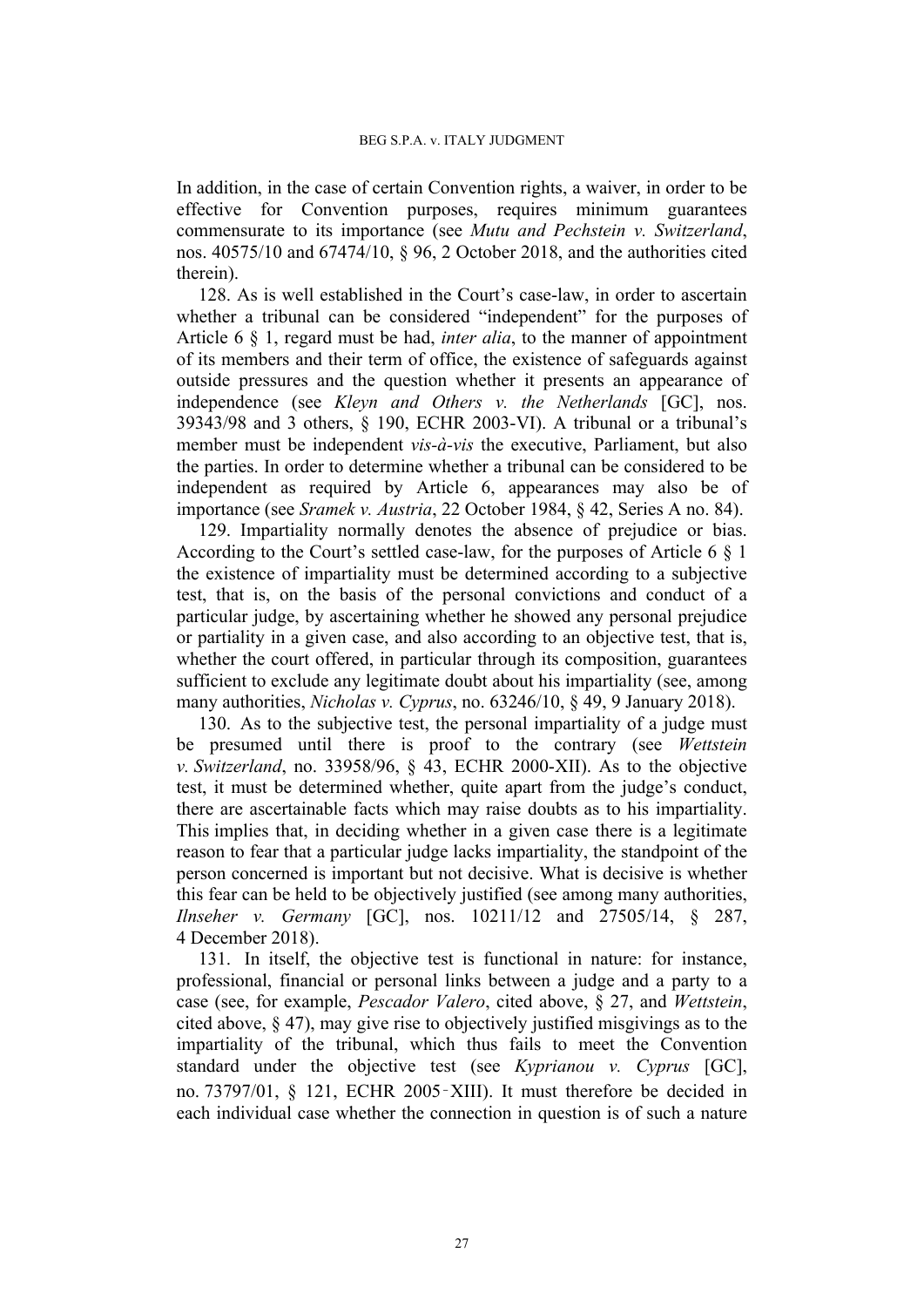and degree as to indicate a lack of impartiality on the part of the tribunal (see *Ramos Nunes de Carvalho e Sá v. Portugal* [GC], nos. 55391/13 and 2 others, § 148, 6 November 2018).

132. In this connection even appearances may be of a certain importance, a principle that is reflected in the adage "justice must not only be done, it must also be seen to be done". What is at stake is the confidence which the courts in a democratic society must inspire in the public (see *Morice v. France* [GC], no. 29369/10, § 78, ECHR 2015, and *Oleksandr Volkov v. Ukraine*, no. 21722/11, § 106, ECHR 2013).

133. Lastly, the concepts of independence and objective impartiality are closely linked and, depending on the circumstances, may require joint examination (see *Anželika Šimaitienė v. Lithuania*, no. 36093/13, § 80, 21 April 2020).

134. Having regard to the facts of the present case, the Court finds it appropriate to examine the issues of independence and impartiality together.

### **(b) Application of those principles to the present case**

135. At the outset, the Court would point out that there is no dispute between the parties as to the voluntary nature of arbitration proceedings before the ACR. Indeed, it notes that the applicant and ENELPOWER had agreed, in Article 11 of their cooperation agreement (see paragraph [11](#page-3-2) above), to refer any future dispute arising from that agreement to an arbitral panel to be appointed under the scheme provided by the ACR. Nor had the validity or the legality of the cooperation agreement ever been challenged or called into question by the parties.

136. It remains to be ascertained whether, despite initially opting, even freely, for the jurisdiction of the ACR's arbitral panel instead of that of a court of law of the classic kind, the applicant subsequently waived, in an unequivocal manner and among other rights secured by Article 6, specifically its right to have its dispute with ENELPOWER settled by an independent and impartial tribunal.

137. The Court primarily notes that the applicant company had freely and voluntarily accepted the ACR arbitration at a point in time before the actual appointment of N.I. as one of the arbitrators.

138. The Court does not agree with the Government's argument that the fact that the applicant had not challenged the lack of an explicit negative disclosure demonstrates a waiver of its right to have its dispute settled by an independent and impartial tribunal.

<span id="page-29-0"></span>139. In this regard it would note that Article 6 of the Rules of the ACR (see paragraph [41](#page-12-0) above) compelled the arbitrators to indicate, in their written declaration, any relationship with the parties or their counsel that might have an impact on their independence and impartiality, and any direct or indirect personal or economic interest in the subject matter of the dispute. However, the said Article did not compel arbitrators to explicitly indicate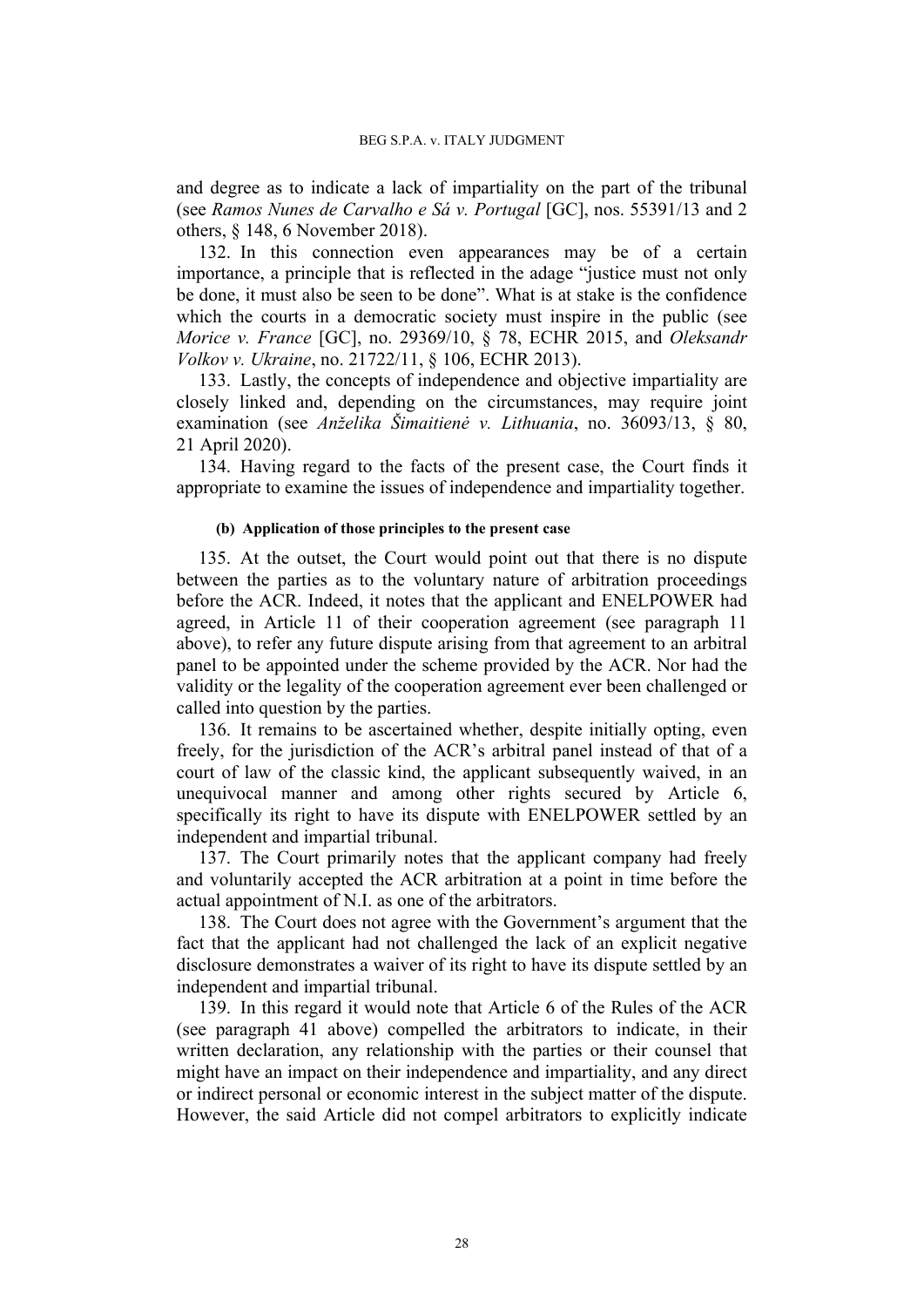the absence of such relationships and/or economic interests. Having regard to the documents at its disposal, the Court notes that, contrary to what the Government asserted, G.G., A.V. and P.D.L. had expressly indicated the absence of any reason that might have had an impact on their independence and impartiality, while N.I. had simply accepted the appointment. The Court agrees in this regard with the applicant's argument that, in the absence of an explicit negative disclosure, one could legitimately presume that such relationships and/or economic interests did not exist.

<span id="page-30-1"></span>140. As to the Government's assertion that the arbitrators were wellknown figures and that the applicant, through its arbitrator G.G., was most probably aware of the professional links between N.I. and the ENEL group, the Court notes the following. The reasons advanced by the domestic courts (see paragraph [27](#page-6-2) above) and the Government are based on a presumption of knowledge which does not rest on any concrete evidence to the effect that the applicant was in fact aware of the professional activities of N.I. (see, *mutatis mutandis*, *Pescador Valero v. Spain*, no. 62435/00, § 26, ECHR 2003-VII). The Court therefore disagrees with the Government and does not find that facts have been demonstrated from which it could infer the unequivocal waiver of the requirement of impartiality in respect of the arbitrator.

141. Finally, as to the impartiality complaint lodged with the domestic courts, the Court would refer to its decision in *Suovaniemi and Others v. Finland* ((dec.), no. 31737/96, 23 February 1999), where it took the view that the applicants' choice to have recourse to arbitration had not only been voluntary, because they had freely accepted the arbitration agreement, but also "unequivocal", because although they had been aware of the grounds for challenging the independence and impartiality of an arbitrator, they had not sought his withdrawal during the arbitration proceedings. By employing such a test, as suggested by its case-law, as regards the need for a voluntary and unequivocal waiver of the right to an impartial adjudicator be established, the Court emphasises that it has been developed in the context of arbitral proceedings, which is material to the present case, without having to decide whether a similar waiver would be valid in the context of purely judicial proceedings.

<span id="page-30-0"></span>142. In the present case the Government suggested that the applicant's request for withdrawal had been out of time. In this regard the Court would note that the applicant, as soon as it became aware of the professional links between N.I. and one of the parties, informed the ACR and the other arbitrators of its intention to lodge a request for withdrawal (see paragraph [20](#page-5-0) above), immediately filed a request for withdrawal with the Rome District Court (see paragraph [24](#page-6-4) above) and later challenged the validity of the award, pursuant to Article 828 of the CCP before the civil courts. Although it is not disputed that the requests for withdrawal lodged with the Rome District Court were later dismissed as out of time (see paragraphs [25](#page-6-0)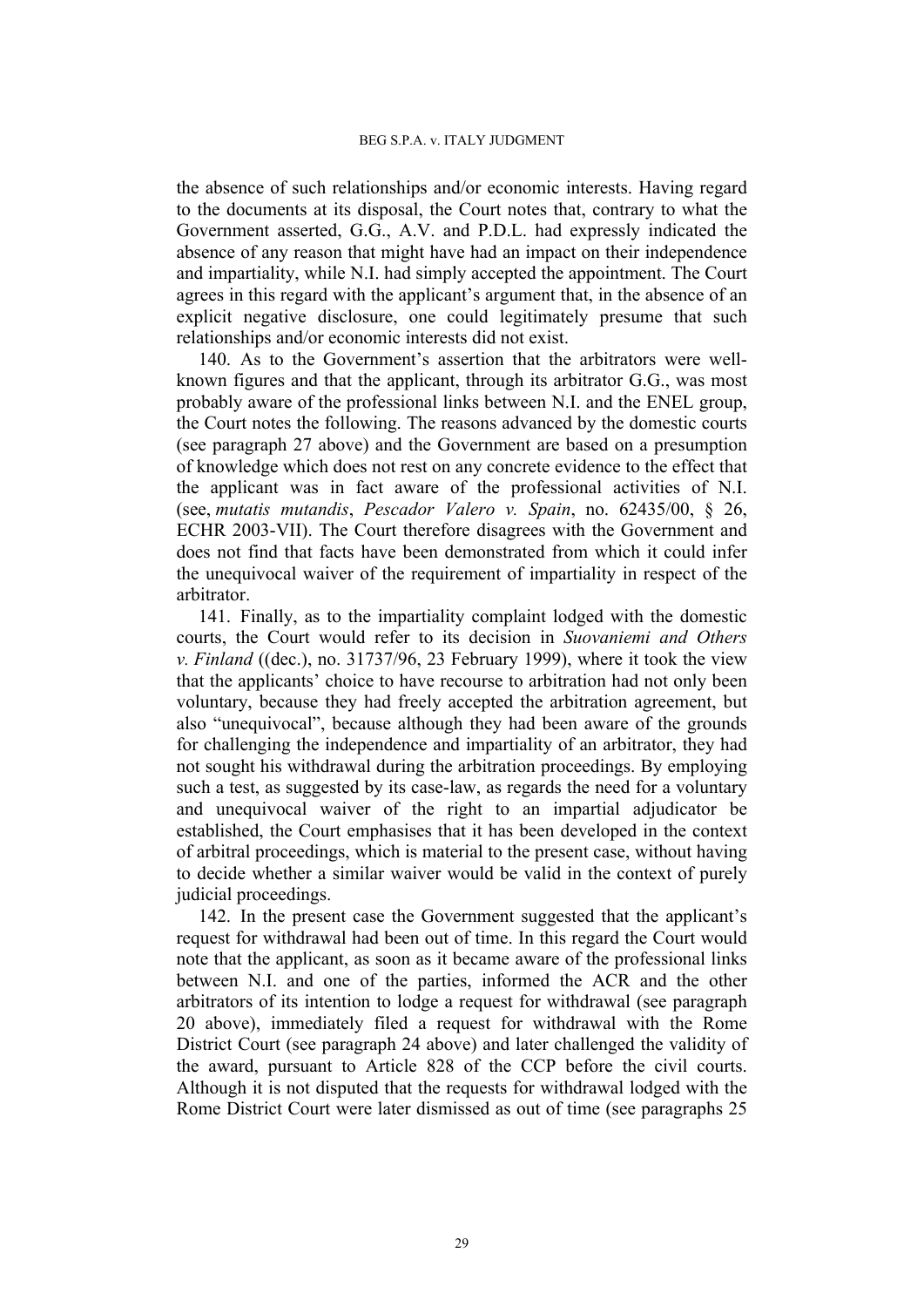and [27](#page-6-2)), the Court notes that the civil courts called upon to rule on the alleged nullity of the award, and in particular the Court of Cassation in its decision of 15 November 2010 (see paragraph [33](#page-7-1) above), stated that the complaint as to the nullity of the award stemming from a lack of impartiality of N.I. had been regularly lodged in the arbitration proceedings, even though the deliberation on the award had already taken place. It proceeded therefore to analyse the merits of the applicant's complaint, then dismissing it. The case in this sense radically differs from *Suovaniemi and Others*, cited above.

143. Having regard to the above, the Court finds that the applicant company could not be considered to have unequivocally waived both the guarantee of impartiality of the arbitrators, as established under the Rules of the ACR (see paragraph [139](#page-29-0) above), and the expectation that the domestic courts would ensure that the arbitral award complied with the relevant rules in the Italian CCP, including those relating to the impartiality of the arbitrators (see paragraphs [39](#page-8-0) and [142](#page-30-0) above). Consequently, the arbitration proceedings had to afford the safeguards provided for under Article 6 § 1 of the Convention (see paragraph [127](#page-27-0) above).

144. Turning to the analysis of the merits of the applicant's complaint, the Court considers at the outset that, for the purposes of the examination of the present case, establishing whether or not N.I.'s impartiality was tainted is not dependent on the public or private nature of ENEL and ENELPOWER. What is at stake is in fact whether the arbitration proceedings to which the applicant was a party afforded the safeguards provided for under Article 6 § 1 of the Convention, namely in view of the alleged lack of impartiality of one of the arbitrators. In this regard, what matters are the relationships between ENEL and ENELPOWER (see paragraphs [6](#page-3-3) and [9](#page-3-0) above, and [148](#page-31-0) and [151](#page-32-0) below), which are independent from the issue of their public or private nature. The Court will therefore not dwell any further on the issue.

145. As to the subjective aspect of impartiality, the Court finds that there is no evidence in the present case to suggest any personal prejudice or bias on the part of N.I.

146. With regard to the objective test, it must be determined whether, apart from N.I.'s conduct, there are ascertainable facts which may raise doubts as to his impartiality.

147. As to the Government's contention that the applicant had been well aware of N.I.'s professional links with ENEL, the Court reiterates that it has already rejected this argument when dealing with the applicant's waiver (see paragraph [140](#page-30-1) above).

<span id="page-31-0"></span>148. The Court notes that it is not disputed by the parties that N.I. had been Vice-Chairman and member of the Board of Directors of ENEL from June 1995 to June 1996. It is also an undisputed fact that the formal invitation to participate in the project was sent by the applicant to ENEL on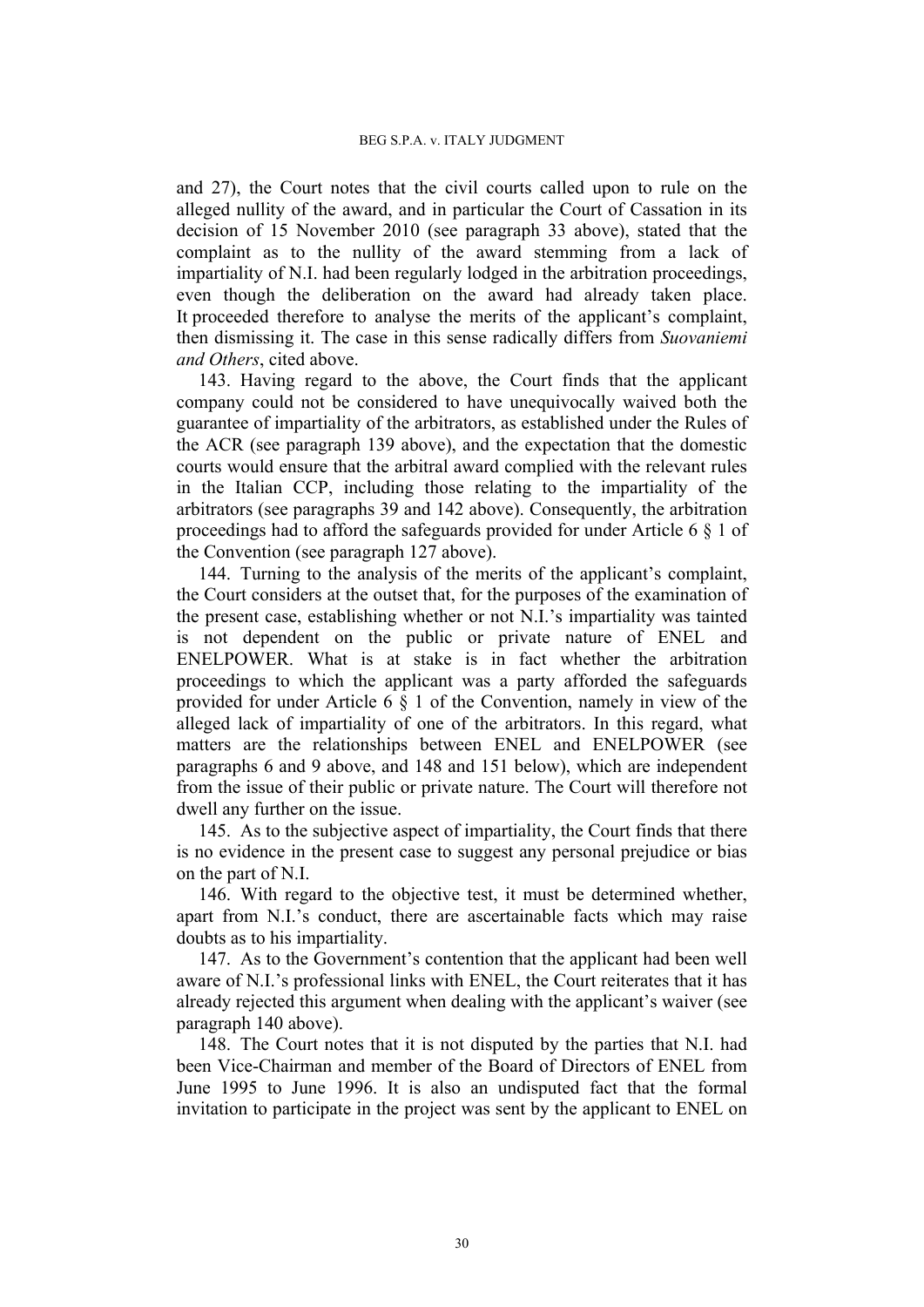12 February 1996, whereas ENEL's first positive reply was sent on 29 February 1996 (see paragraphs [6](#page-3-3) and [7](#page-3-1) above). In this regard, the Court will not speculate as to N.I.'s effective knowledge of the ongoing negotiations. However, the Court notes that all negotiations concerning the business project, including the 1999 preliminary agreement, were conducted between ENEL and the applicant (see paragraph [8](#page-3-4) above).

149. In this regard, the Court reiterates that even appearances may be of a certain importance (see paragraph 134 above). It would therefore note that, given the importance and the economic stakes of the business project, N.I.'s senior role in the entity which had conducted the first negotiations and whose subsidiary ENELPOWER would later oppose the applicant in the arbitration proceedings, seen from the point of view of an external observer, could legitimately give rise to doubts as to his impartiality.

150. As to N.I's role in parallel proceedings, the parties do not disagree on the fact that N.I. had been the lawyer of ENEL in some domestic sets of civil proceedings. It was N.I. himself who declared this before the Rome District Court (see paragraph [26](#page-6-5) above). In this regard, the Court notes that it is a fact that N.I. had been ENEL's lawyer in a set of civil proceedings concluded by a judgment of the Court of Cassation of 27 November 2001, at a time when the parties had already appointed their arbitrators.

<span id="page-32-0"></span>151. It is true, as the Government argued, that in the said dispute N.I. was the counsel of ENEL and not of ENELPOWER and that the latter had been created, as a separate entity from ENEL, in 1999. However, the Court notes that ENELPOWER was at the time wholly controlled by ENEL, which held 100% of its share capital. Moreover, when the civil dispute had started, ENELPOWER was still an internal division within ENEL.

152. The Court notes that Legislative Decree no. 40 of 2 February 2006 (see paragraph [40](#page-11-0) above) radically amended Article 815 of the CCP and the grounds for disqualification of arbitrators, providing for a strengthening of the principles of independence and impartiality in arbitration, to an extent similar to ordinary courts of law. In particular, new Article 815  $\S$  1 (5) indicates as a reason for disqualification the fact that the arbitrator regularly advises a party to the arbitration proceedings or, *inter alia*, the company that controls it. The Court notes with interest the change in the law, which provides for clearer and, if applicable, wider guarantees against a lack of impartiality in the context of arbitration proceedings, such that, if the case had been domestically adjudicated after this reform the outcome might have been different.

153. To conclude, having regard to N.I.'s role as Vice-Chairman and member of the Board of Directors of ENEL between 1995 and 1996 and his role as lawyer for ENEL in at least one dispute which overlapped with the arbitration proceedings, the Court is of the view that N.I.'s impartiality was capable of being, or at least appearing, open to doubt and that the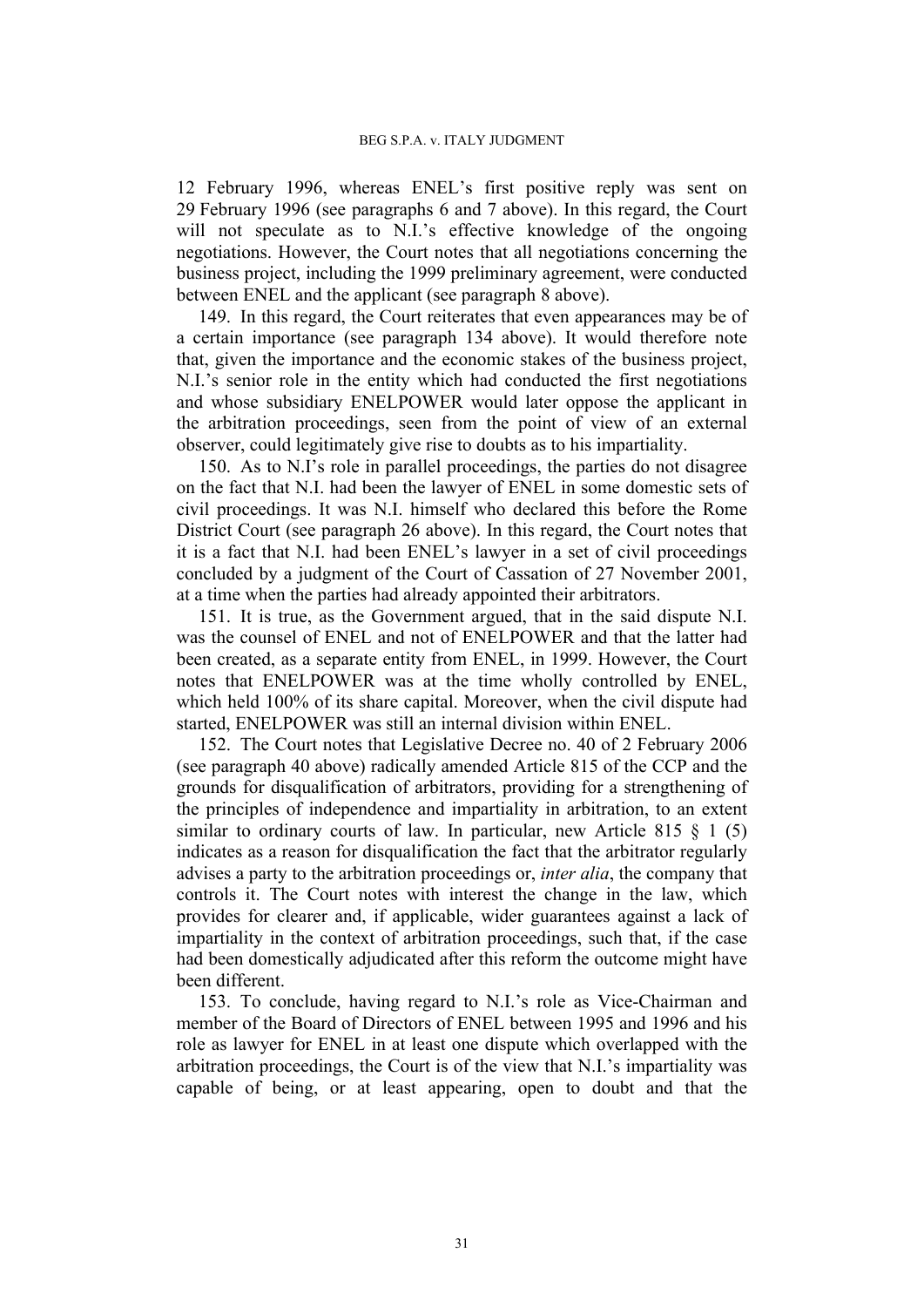applicant's fears in this respect can be considered reasonable and objectively justified.

154. There has accordingly been a violation of Article 6 § 1 of the **Convention** 

### III. APPLICATION OF ARTICLE 41 OF THE CONVENTION

155. Article 41 of the Convention provides:

"If the Court finds that there has been a violation of the Convention or the Protocols thereto, and if the internal law of the High Contracting Party concerned allows only partial reparation to be made, the Court shall, if necessary, afford just satisfaction to the injured party."

## **A. Damage**

## *1. The applicant*

156. The applicant in the first place asked the Court to direct the Italian State to reopen the proceedings that had validated the arbitral award in breach of Article 6 § 1 and to proceed with a fresh determination of its claims by an independent and impartial tribunal. In particular, the applicant argued that, since the extraordinary remedy of revocation (Articles 395 and 396 of the CCP) could not be used in order to seek the reopening of a case following a judgment of the Court finding a violation of Article 6 of the Convention, an order of the Court providing for the reopening of proceedings would be the most effective, if not the only, means of achieving *restitutio in integrum*.

157. As to pecuniary damage, the applicant argued that it had sustained direct and immediate pecuniary damage as a result of the lack of independence and impartiality of the arbitral tribunal. In particular, it claimed that the arbitrator's vote had been essential for the approval of the award and that, if N.I. had not been subjectively biased due to his close professional relationship with one of the parties to the arbitration proceedings, its claims would have been ultimately accepted by the arbitral tribunal. The alleged material damage (in the form of *damnum emergens*) amounted to EUR 395,089,527.77, i.e., an amount equal to the compensation claims which had been dismissed by the arbitral tribunal, whereas the loss of profit (*lucrum cessans*) could be quantified at EUR 816,000,000.00, if calculated from the date of the arbitral award, or at a round figure of EUR 343,200,000.00, if calculated from the date of the final decision of the Court of Cassation upholding the validity of the award. Under both heads, the applicant claimed that the question of just satisfaction in respect of pecuniary damage was not ready for decision and requested that the Court reserve the question of the application of Article 41 in this regard.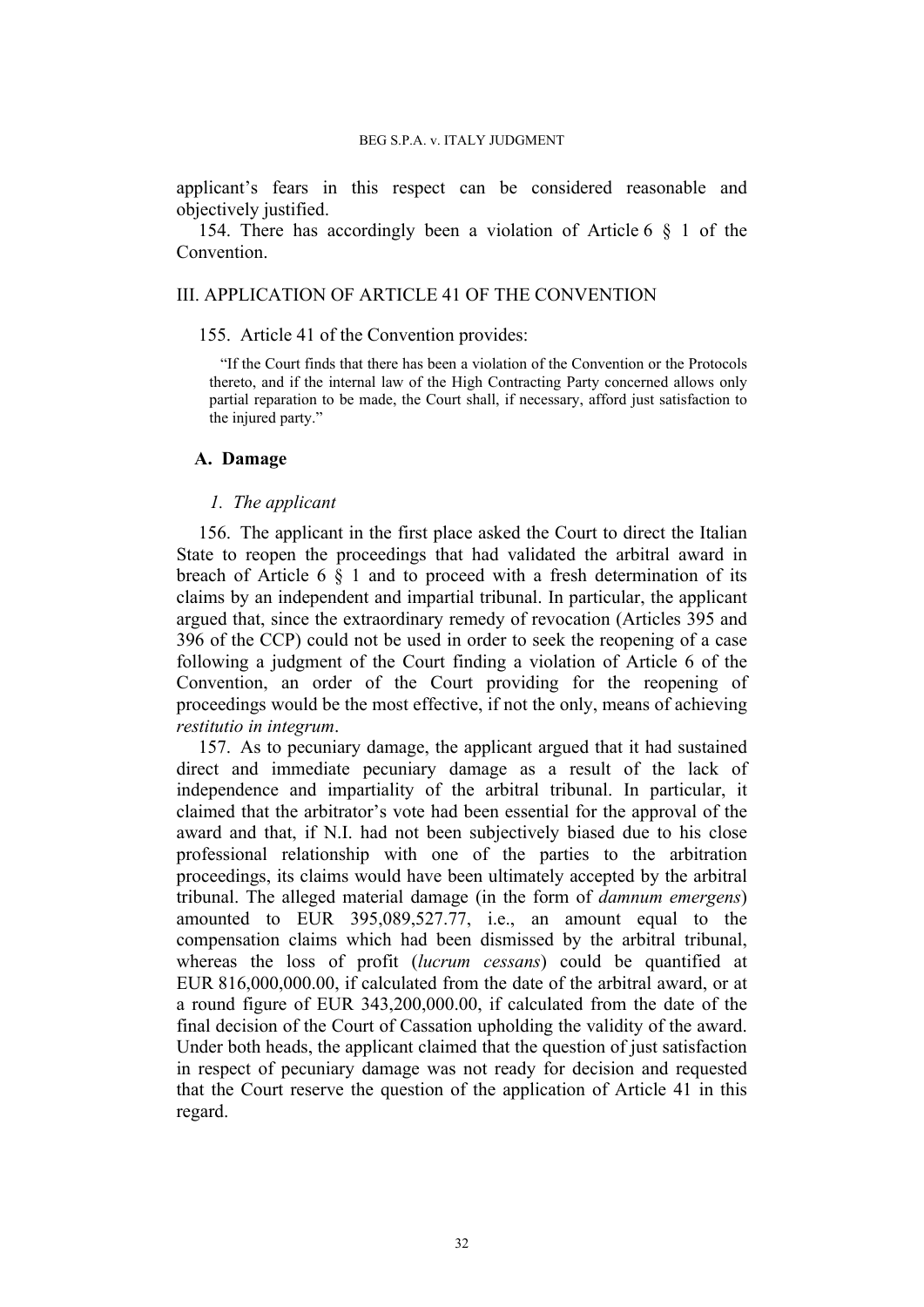158. The applicant also claimed EUR 646,746.37, plus any tax that may be chargeable to it, in respect of pecuniary damage related to the costs and expenses of the arbitration proceedings. In particular, it argued that, since the arbitration proceedings were flawed by the lack of independence and impartiality of N.I., the respondent State should bear all the costs and expenses of the arbitration, since in any case the applicant would not be able to recover such costs and expenses.

159. The applicant lastly claimed EUR 1,000,000.00 plus any tax that may be chargeable to it, in respect of non-pecuniary damage. It based its claim on the prolonged uncertainty in the conduct of its business and on the feeling of helplessness and frustration caused to the members of its management and to its shareholders.

## *2. The Government*

160. The Government objected that the reopening of proceedings would upset the legitimate interests of third parties. They referred to the jurisprudence of the Italian Constitutional Court that had declared unfounded (in its judgments nos. 123 of 7 March 2017 and 93 of 21 March 2018) the question of constitutionality of Articles 395 and 396 of the CCP in the part in which they did not include, among the cases for revocation of a judgment, the re-examination of a civil case after a judgment finding a violation of a provision of the Convention, mainly by reason of the protection of third parties. In any case, the Government argued that the only proceedings of which the Court could order reopening would be the nullity proceedings and not the arbitration proceedings themselves.

161. The Government requested that no pecuniary damage be recognised as having been sustained by the applicant since, had the domestic courts in the proceedings for nullity annulled the arbitral award, they could not have decided on the merits, and a new set of arbitration proceedings should have started. Moreover, they claimed that no causal link could be discerned between the violation found and the pecuniary damage alleged. As to nonpecuniary damage, they objected that the applicant's claim was excessive and not justified. In any event, they opposed the request that the decision on just satisfaction be reserved.

## *3. The Court's assessment*

162. As to the reopening of proceedings, the Court would reiterate that it is in principle for the Contracting States to decide how best to implement the Court's judgments without unduly upsetting the principles of *res judicata* or legal certainty in civil litigation, in particular where such litigation concerns third parties with their own legitimate interests to be protected (see *Bochan v. Ukraine (no. 2)* [GC], no. 22251/08, § 57, ECHR 2015). The Court therefore dismisses the applicant's request.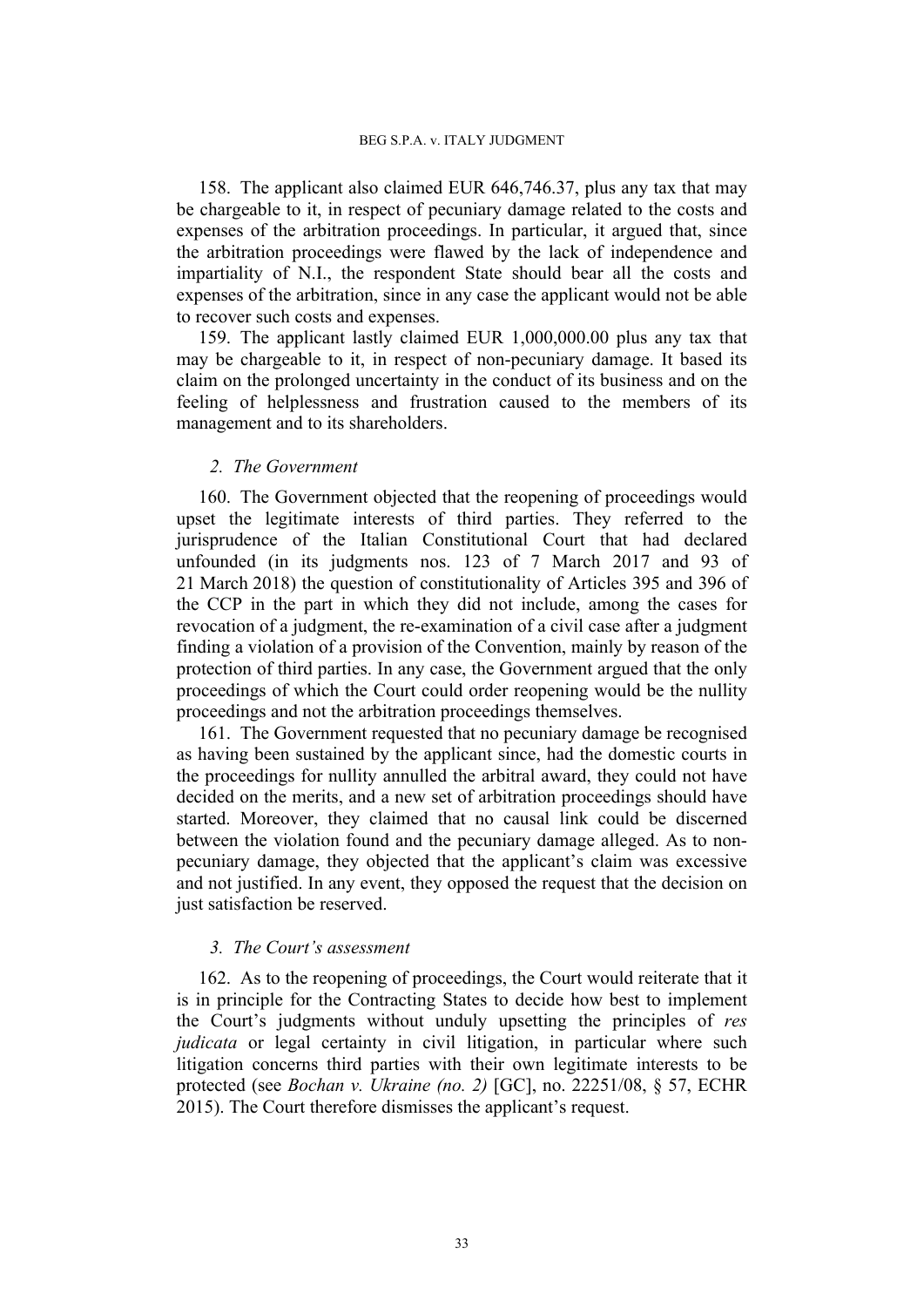163. The foregoing considerations should not detract from the importance, for the effectiveness of the Convention system, of ensuring that domestic procedures are in place to allow a case to be revisited in the light of a finding that the safeguards of a fair hearing afforded by Article 6 have been violated (see *Bochan v. Ukraine (no. 2)* [GC], cited above, § 58, and *Tence v. Slovenia*, no. 37242/14, § 43, 31 May 2016). This is particularly true in Italy where the Constitutional Court has repeatedly stated that there is no mechanism for the reopening of civil proceedings in order to give effect to the execution of a judgment of the Court finding a violation of a Convention provision.

164. With regard to the remainder of the claim for just satisfaction, the Court considers that in the instant case the only basis for awarding just satisfaction lies in the fact that the applicant did not have the benefit of the guarantees of Article 6 of the Convention. Since the Court cannot speculate as to the outcome of the proceedings had the position been otherwise, having regard to all the circumstances, and in accordance with its normal practice in civil and criminal cases as regards violations of Article 6 § 1 caused by a lack of objective or structural independence and impartiality, the Court does not consider it appropriate to award financial compensation to the applicant in respect of the material damage and/or the loss of profit allegedly flowing from the outcome of the domestic proceedings (see *Ramos Nunes de Carvalho e Sá v. Portugal*, nos. 55391/13 and 2 others, § 104, 21 June 2016). Thus the Court does not discern any causal link between the violation found and the pecuniary damage alleged; it therefore rejects this claim.

165. On the other hand, having regard to the violation found under Article 6 § 1 of the Convention, the Court considers that an award of compensation for non-pecuniary damage is justified in this case. Making its assessment on an equitable basis, the Court awards the applicant EUR 15,000, plus any tax that may be chargeable.

### **B. Costs and expenses**

166. The applicant also claimed EUR 220,088.45 for the costs and expenses incurred before the domestic courts and EUR 135,659.57 for those incurred before the Court. It produced documents in support of its claims.

167. The Government objected that the claim was excessive.

168. According to the Court's case-law, an applicant is entitled to the reimbursement of costs and expenses only in so far as it has been shown that these were actually and necessarily incurred and are reasonable as to quantum. In the present case, regard being had to the documents in its possession and the above criteria, the Court considers it reasonable to award the sum of EUR 35,000 covering costs under all heads, plus any tax that may be chargeable to the applicant.